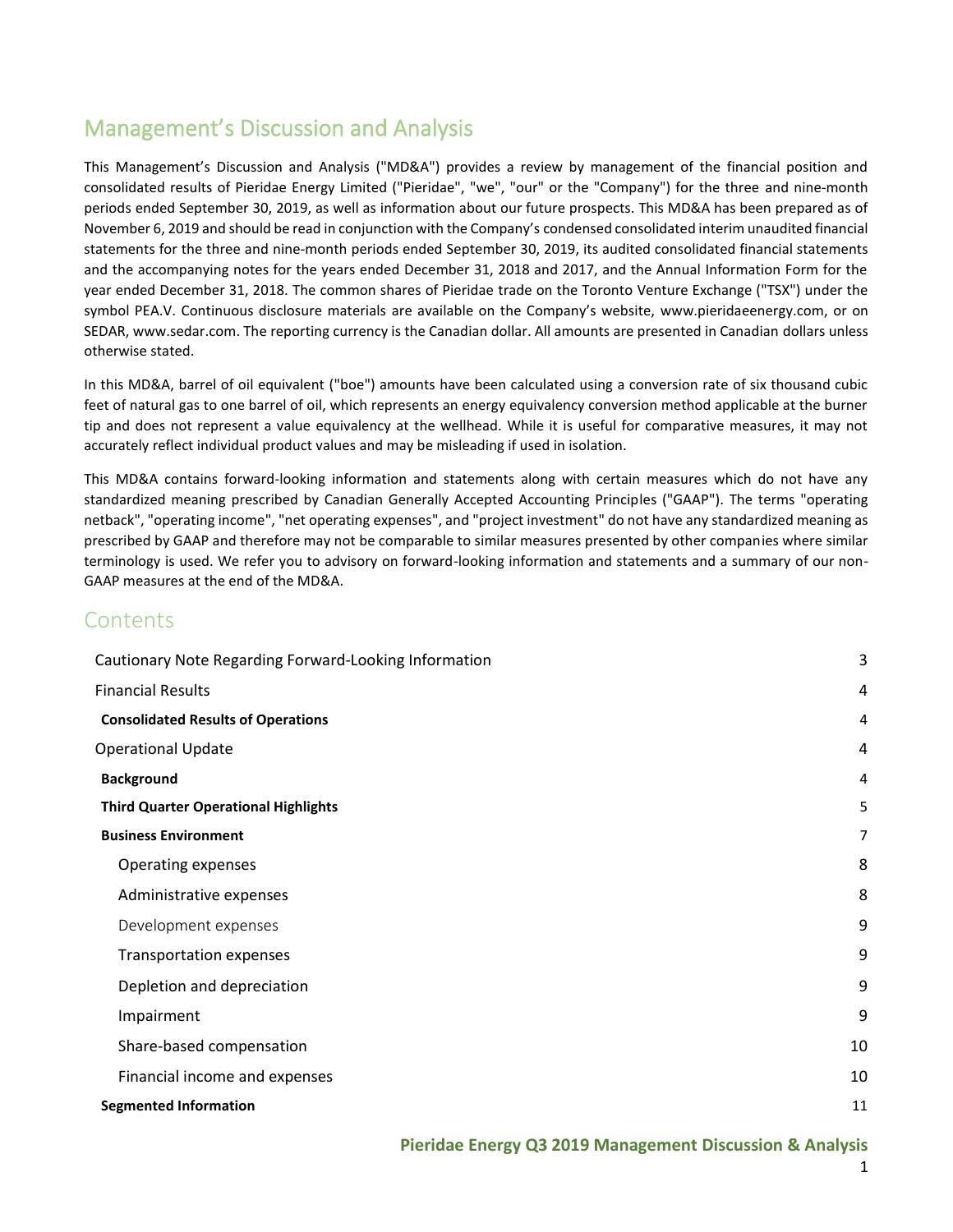| <b>Upstream Segment</b>                                           | 11 |
|-------------------------------------------------------------------|----|
| <b>LNG Segment</b>                                                | 14 |
| <b>Summary of quarterly results</b>                               | 15 |
| Capital Resources and Liquidity                                   | 15 |
| <b>Net Working Capital</b>                                        | 15 |
| <b>Sources and Uses of Cash Flows</b>                             | 16 |
| <b>Capital resources</b>                                          | 16 |
| Cash and cash equivalents                                         | 16 |
| Loans and term debt                                               | 17 |
| <b>Share Capital</b>                                              | 17 |
| <b>Commitments and Contingencies</b>                              | 18 |
| <b>Off Balance Sheet Transactions</b>                             | 18 |
| Critical Accounting Policies, Estimates and Judgements            | 18 |
| <b>Changes in accounting policies</b>                             | 18 |
| <b>Outlook and Guidance</b>                                       | 19 |
| <b>Non-IFRS Measures</b>                                          | 19 |
| Net Operating Expense, Net Operating Income and Operating Netback | 19 |
| <b>Net Operating Expenses</b>                                     | 20 |
| Net Operating Income & Operating Netbacks                         | 20 |
| Project investment                                                | 20 |
| <b>Net Working Capital</b>                                        | 21 |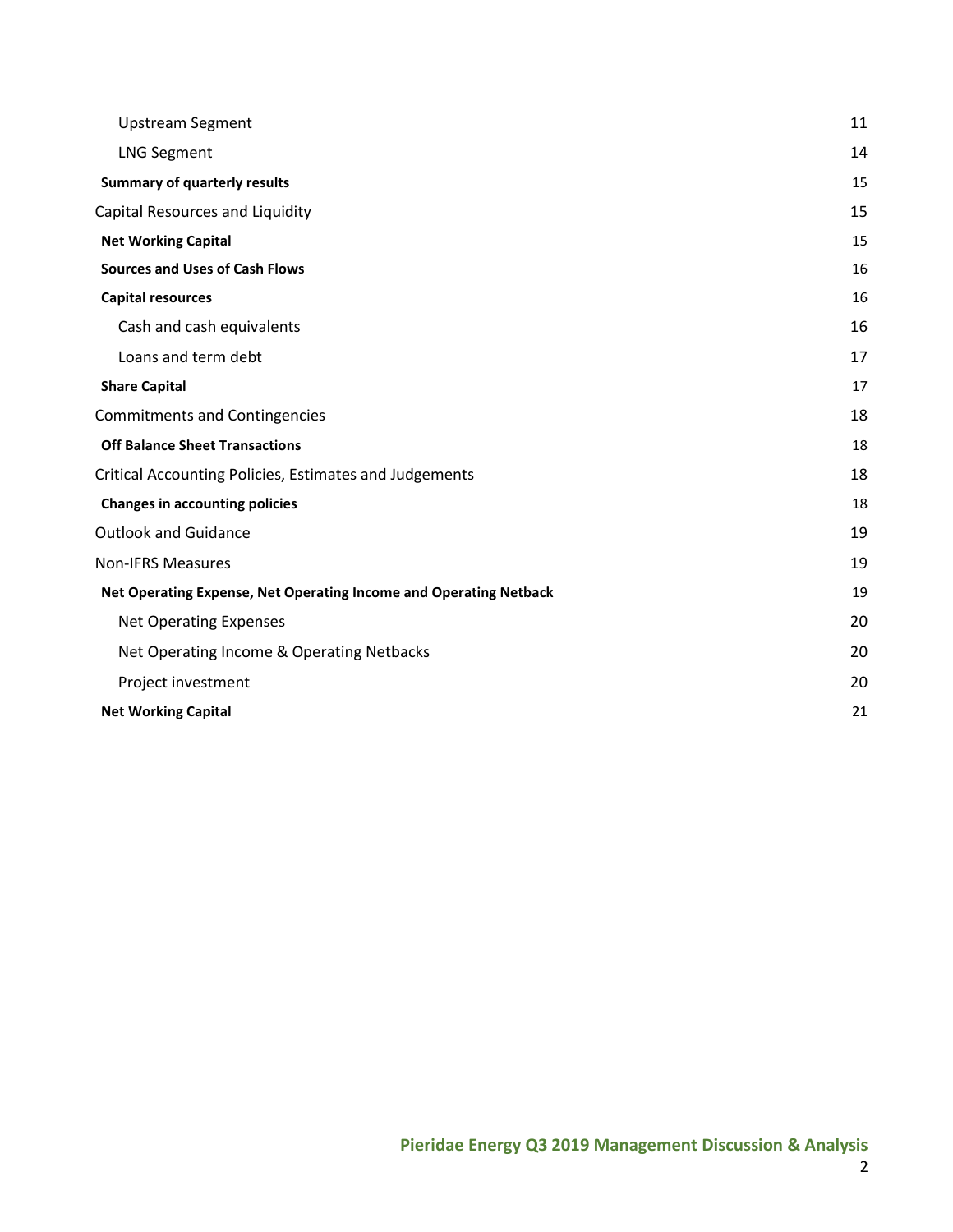## <span id="page-2-0"></span>Cautionary Note Regarding Forward-Looking Information

Certain of the statements contained herein including, without limitation, management plans and assessments of future plans and operations, expected project spending, future business plan and strategy, criteria for evaluating acquisitions and other opportunities, intentions with respect to future acquisitions and other opportunities, plans and timing for development of undeveloped and probable resources, timing of when the Company may be taxable, estimated abandonment and reclamation costs, plans regarding hedging, wells to be drilled, the weighting of commodity expenses, expected production, including shut-ins, and performance of oil and natural gas properties, results and timing of projects, access to adequate pipeline capacity and third-party infrastructure, growth expectations, supply and demand for oil, natural gas liquids, and natural gas, industry conditions, government regulations and regimes, commodity prices, and capital expenditures and the nature of capital expenditures and the timing and method of financing thereof, may constitute "forward-looking statements" or "forward-looking information" within the meaning of Applicable Securities Laws (as defined herein) (collectively "forwardlooking statements"). Words such as "may", "will", "should", "could", "anticipate", "believe", "expect", "intend", "plan", "potential", "continue", "shall", "estimate", "expect", "propose", "might", "project", "predict", "forecast" and similar expressions may be used to identify these forward-looking statements. These statements reflect management's current beliefs and are based on information currently available to management.

Forward-looking statements involve significant risk and uncertainties. A number of factors could cause actual results to differ materially from the results discussed in the forward-looking statements including, but not limited to, risks associated with oil and gas exploration, development, exploitation, production, marketing and transportation, loss of markets, volatility of commodity prices, currency fluctuations, imprecision of resources estimates, environmental risks, competition from other producers, incorrect assessment of the value of acquisitions, failure to realize the anticipated benefits of acquisitions, delays resulting from or inability to obtain required regulatory approvals and ability to access sufficient capital from internal and external sources and the risk factors outlined under "Risk Factors" and elsewhere herein. The recovery and resources estimate of Pieridae's reserves provided herein are estimates only and there is no guarantee that the estimated resources will be recovered. As a consequence, actual results may differ materially from those anticipated in the forward-looking statements.

Forward-looking statements are based on a number of factors and assumptions which have been used to develop such forward-looking statements, but which may prove to be incorrect. Although Pieridae believes that the expectations reflected in such forward-looking statements are reasonable, undue reliance should not be placed on forward-looking statements because Pieridae can give no assurance that such expectations will prove to be correct. In addition to other factors and assumptions which may be identified in this document, assumptions have been made regarding, among other things: the impact of increasing competition; the general stability of the economic and political environment in which Pieridae operates; the timely receipt of any required regulatory approvals; the ability of Pieridae to obtain qualified staff, equipment and services in a timely and cost efficient manner; the ability of the operator of the projects which Pieridae has an interest in, to operate the field in a safe, efficient and effective manner; the ability of Pieridae to obtain financing on acceptable terms; the ability to replace and expand oil and natural gas resources through acquisition, development and exploration; the timing and costs of pipeline, storage and facility construction and expansion and the ability of Pieridae to secure adequate product transportation; future commodity prices; currency, exchange and interest rates; the regulatory framework regarding royalties, taxes and environmental matters in the jurisdictions in which Pieridae operates; timing and amount of capital expenditures, future sources of funding, production levels, weather conditions, success of exploration and development activities, access to gathering, processing and pipeline systems, advancing technologies, and the ability of Pieridae to successfully market its oil and natural gas products.

Readers are cautioned that the foregoing list of factors is not exhaustive. Additional information on these and other factors that could affect Pieridae's operations and financial results are included in reports on file with Canadian securities regulatory authorities and may be accessed through the SEDAR website (www.sedar.com), and at Pieridae's website (www.pieridaeenergy.com). Although the forward-looking statements contained herein are based upon what management believes to be reasonable assumptions, management cannot assure that actual results will be consistent with these forwardlooking statements. Investors should not place undue reliance on forward-looking statements. These forward-looking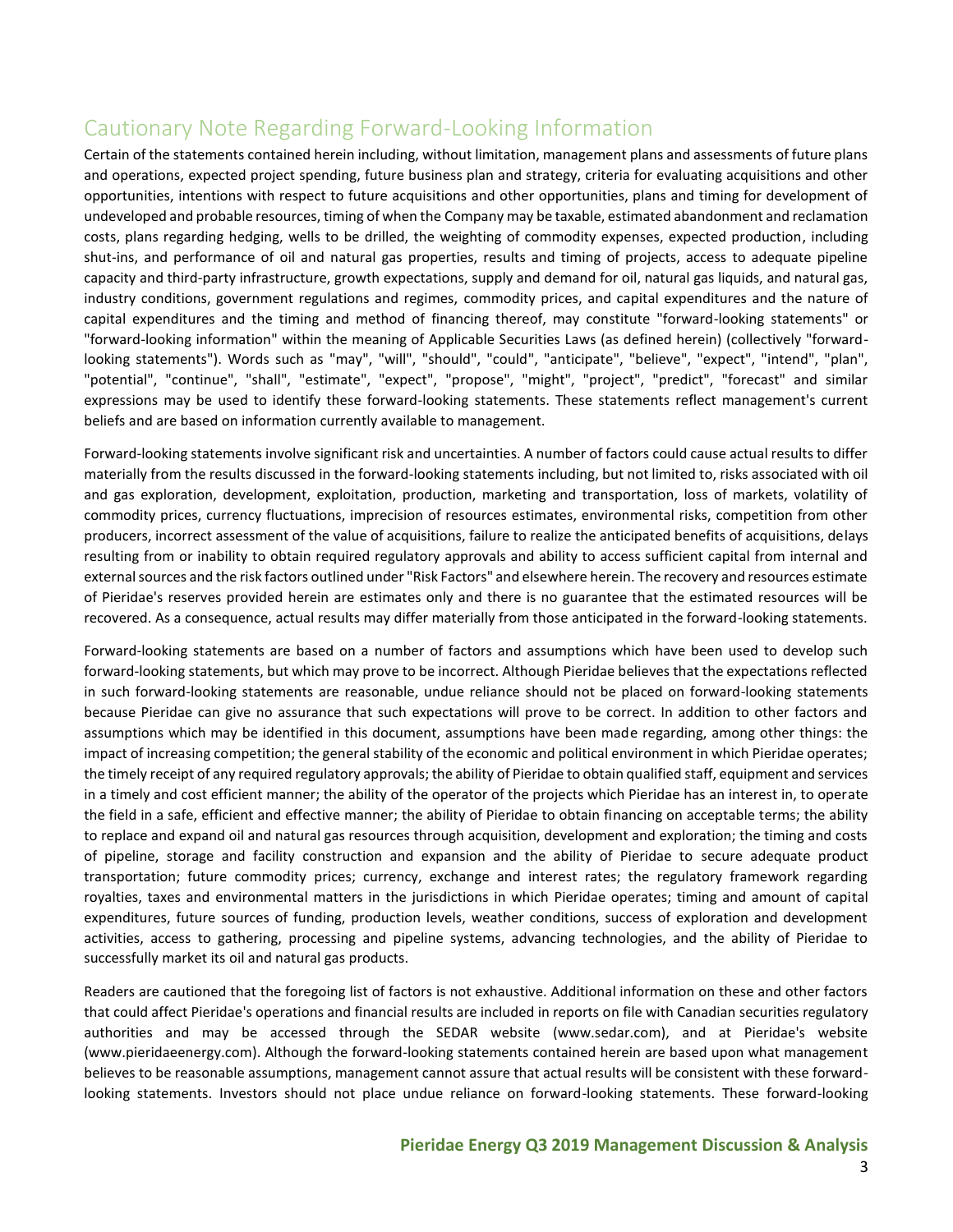statements are made as of the date hereof and Pieridae assumes no obligation to update or review them to reflect new events or circumstances except as required by Applicable Securities Laws.

Forward-looking statements contained herein concerning the oil and gas industry and Pieridae's general expectations concerning this industry are based on estimates prepared by management using data from publicly available industry sources as well as from reserve reports, market research and industry analysis and on assumptions based on data and knowledge of this industry which Pieridae believes to be reasonable. However, this data is inherently imprecise, although generally indicative of relative market positions, market shares and performance characteristics. While Pieridae is not aware of any misstatements regarding any industry data presented herein, the industry involves risks and uncertainties and is subject to change based on various factors.

## <span id="page-3-0"></span>Financial Results

|                                            | For the three months ended<br>For the nine months ended |    |           |                               |           |    |               |  |
|--------------------------------------------|---------------------------------------------------------|----|-----------|-------------------------------|-----------|----|---------------|--|
| (\$000s, except where otherwise stated)    | September                                               |    | September |                               | September |    | September 30, |  |
|                                            | 30, 2019                                                |    | 30, 2018  |                               | 30, 2019  |    | 2018          |  |
| Net revenues <sup>(1)</sup>                | 13,130                                                  |    |           | \$                            | 49,499    | \$ |               |  |
| Net loss                                   | \$<br>(13, 178)                                         |    | (20, 368) | \$                            | (45,700)  | \$ | (26, 021)     |  |
| Net loss per common share -                |                                                         |    |           |                               |           |    |               |  |
| basic and diluted (\$/share)               | (0.15)                                                  | \$ | (0.40)    | \$                            | (0.55)    | \$ | (0.51)        |  |
| Cash flow from operating                   |                                                         |    |           |                               |           |    |               |  |
| activities                                 | (238)                                                   | Ś. | (3, 171)  | \$                            | (34, 024) | \$ | (7,072)       |  |
| Net operating (loss) income <sup>(2)</sup> | \$<br>(2,732)                                           |    | (103)     | \$                            | 469       | \$ | (427)         |  |
|                                            |                                                         |    |           |                               |           |    |               |  |
| Total sales volumes (boe/d)                | 14,657                                                  |    |           |                               | 15,744    |    |               |  |
| Petroleum and natural gas                  |                                                         |    |           |                               |           |    |               |  |
| revenue per boe                            | 9.40                                                    | Ś  |           | \$<br>-                       | 11.24     | Ś  |               |  |
| Netback per boe <sup>(2)</sup>             | (2.03)                                                  |    |           | Ş<br>$\overline{\phantom{0}}$ | 0.26      | \$ |               |  |
|                                            |                                                         |    |           |                               |           |    |               |  |
| Project investment <sup>(2)</sup>          | \$<br>2,351                                             | Ś  | 2,578     | \$                            | 11,681    | \$ | 5,611         |  |

#### <span id="page-3-1"></span>Consolidated Results of Operations

|                                   |                       | As at |                      | As at |                       |  |                      |  |
|-----------------------------------|-----------------------|-------|----------------------|-------|-----------------------|--|----------------------|--|
|                                   | September 30,<br>2019 |       | December 31,<br>2018 |       | September 30,<br>2019 |  | December 31,<br>2018 |  |
| Net working capital deficit $(2)$ | (88, 430)             |       | (84,061)             | ċ     | (88, 430)             |  | (84,061)             |  |
| Shareholder's equity              | 68,822                |       | 91,900               | ÷     | 68,822                |  | 91.900               |  |

(1) Revenues net of royalties and losses on risk management contracts as shown in the Consolidated Statement of Loss and Comprehensive Loss

(2) Non-IFRS measure. See page 19 in this MD&A.

# <span id="page-3-2"></span>Operational Update

## <span id="page-3-3"></span>**Background**

Pieridae is a publicly traded, Canadian based Company engaged in the development of a fully integrated liquefied natural gas ("LNG") project to be built in Goldboro, Nova Scotia. See the Company's December 31, 2018 Annual Report for detailed information regarding the Goldboro LNG facility.

On December 20, 2018, Pieridae completed a plan of arrangement whereby the Company acquired, directly and indirectly, all of the issued and outstanding common shares of Ikkuma Resources Corp. ("Ikkuma"), a publicly traded company engaged in the development and production of petroleum and natural gas resources located in the foothills of Alberta and British Columbia. By virtue of this acquisition, Pieridae also became an upstream petroleum and natural gas producer and took a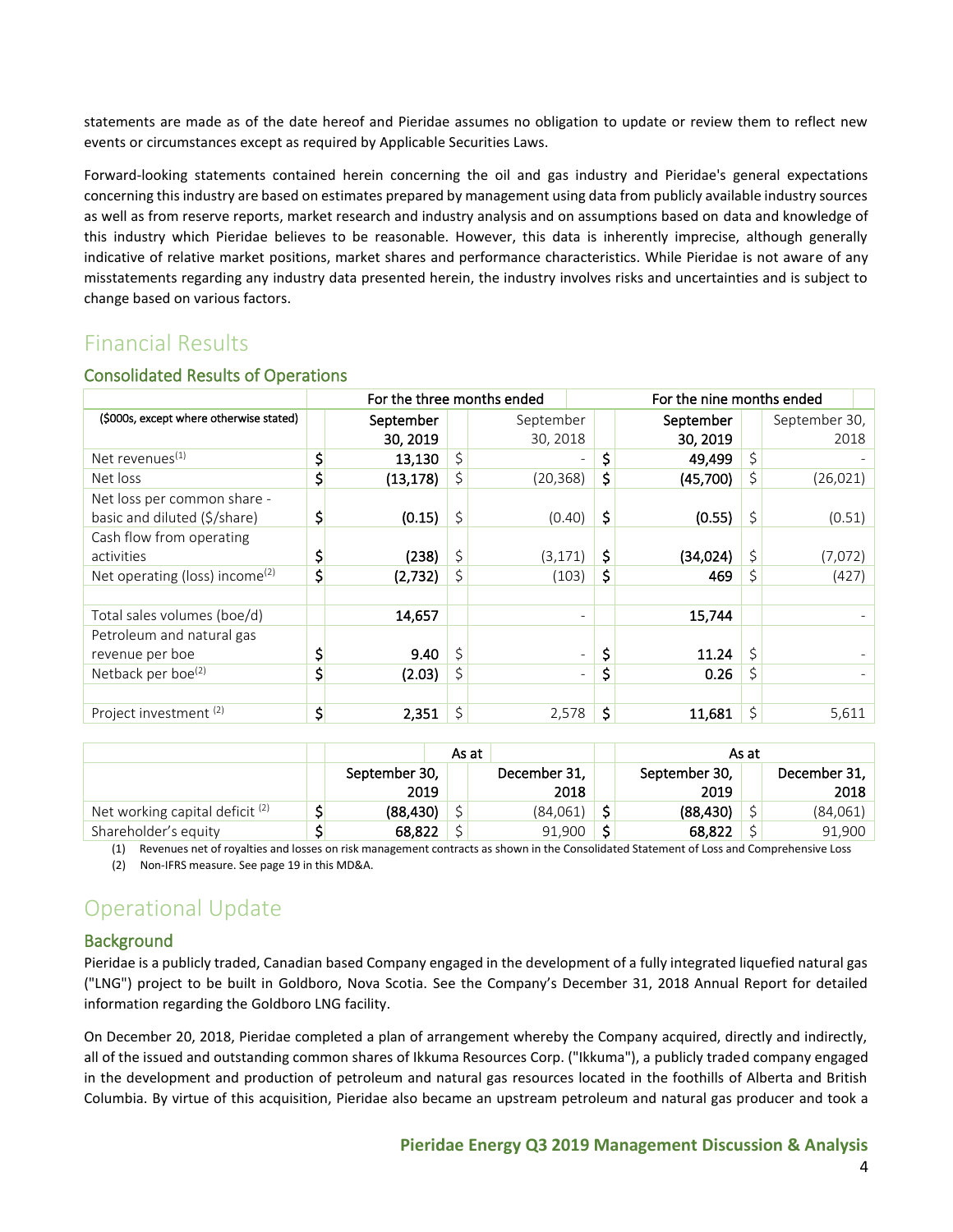large step towards meeting the supply requirements for Train 1 of the Goldboro LNG facility. For information on all of the Company's upstream assets see the December 31, 2018 Annual Report.

In February of 2019, the Nova Scotia Mi'kmaq Benefits Agreement negotiated with the Assembly of Nova Scotia Mi'kmaq Chiefs was ratified. The Benefits Agreement establishes the framework under which the Mi'kmaq of Nova Scotia will benefit economically from the development, construction and operation of the Goldboro LNG project. A Memorandum of Understanding, signed in 2013, originally outlined the relationship between Pieridae and the Mi'kmaq in Nova Scotia and this new Benefits Agreement underscores Pieridae's commitment to ongoing engagement and relationship building with the First Nations communities in Nova Scotia.

On April 1, 2019, the Company announced that it had engaged Kellogg Brown & Root Limited ("KBR") to perform a review of an amended version of the previously prepared front-end engineering and design ("FEED") study for its proposed Goldboro LNG facility. KBR will also conduct an Open Book Estimate ("OBE") necessary for entering into a lumpsum engineering, procurement and construction ("EPC") contract. Since that time \$4.7 million was incurred to progress the EPC contract with KBR.

On June 26, 2019, Pieridae announced that it had signed a purchase and sale agreement with Shell Canada Energy ("Shell") to purchase all of Shell's midstream and upstream assets in the southern Alberta Foothills for a purchase price of \$190.0 million. On signing of the purchase and sale agreement, Pieridae paid a non-refundable deposit to Shell of \$10.0 million.

Prior to the closing of the Shell asset acquisition, the Company had conducted two private placements in 2019. In February the Company completed a private placement of common shares at a price of \$2.00 per share. These efforts resulted in gross proceeds of \$19.1 million. Pieridae used the proceeds of the private placement for general corporate purposes, including further reducing the liabilities assumed in the Ikkuma acquisition. In June the Company closed a second private placement at \$0.86 per common share. Total proceeds were \$2.2 million. Proceeds were used to fund additional costs associated with the Shell asset acquisition as well as general corporate costs.

On July 11, 2019, Pieridae announced that it had negotiated extensions of the key deadlines under its 20-year agreement with German utility Uniper Global Commodities S.E. ("Uniper"). These include expected commercial deliveries of LNG to Uniper to start between November 30th, 2024 and May 31st, 2025; and the extension to September 30, 2020 of the deadline to make a positive financial investment decision for the Company's proposed Goldboro LNG facility.

On October 17, 2019, Pieridae announced that it had closed its acquisition of all of Shell's midstream and upstream assets in the southern Alberta Foothills for \$190 million. Further to the \$10 million deposit paid in June, Pieridae paid \$165 million in cash (net of adjustments) which Pieridae funded through the issuance of term debt and equity. Pieridae satisfied the balance of the purchase price by the issuance to Shell of 15.2 million common shares of the Company having an aggregate value of \$15 million.

The assets acquired from Shell align well with Pieridae's existing Central Alberta properties, providing further consolidation of the Alberta and British Columbia conventional Foothills natural gas pools. The Company also expects to capitalize on operational synergies that will be realized within the acquired areas, where consolidation of working interests in production and midstream assets complement Pieridae's existing core areas. Development of these properties is anticipated to provide most of the natural gas production required to supply the first train of its proposed Goldboro LNG facility in Nova Scotia.

## <span id="page-4-0"></span>Third Quarter Operational Highlights

Production during the third quarter averaged 14,657 boe per day, comprised of 99 percent natural gas and 1 percent natural gas liquids ("NGL's") and condensate. This production resulted in Pieridae recognizing petroleum and natural gas revenue of \$12.7 million which included sulphur production revenue of \$1.6 million. Pieridae also generated other income, in the form of processing fees, totalling \$0.5 million. Year to date ("YTD") production averaged 15,744 boe per day. This production is below estimated combined field capacity and is related to voluntary well shut-ins due to low gas prices that have been prevalent over the last two quarters. Petroleum and natural gas revenue for the nine months ended September 30, 2019,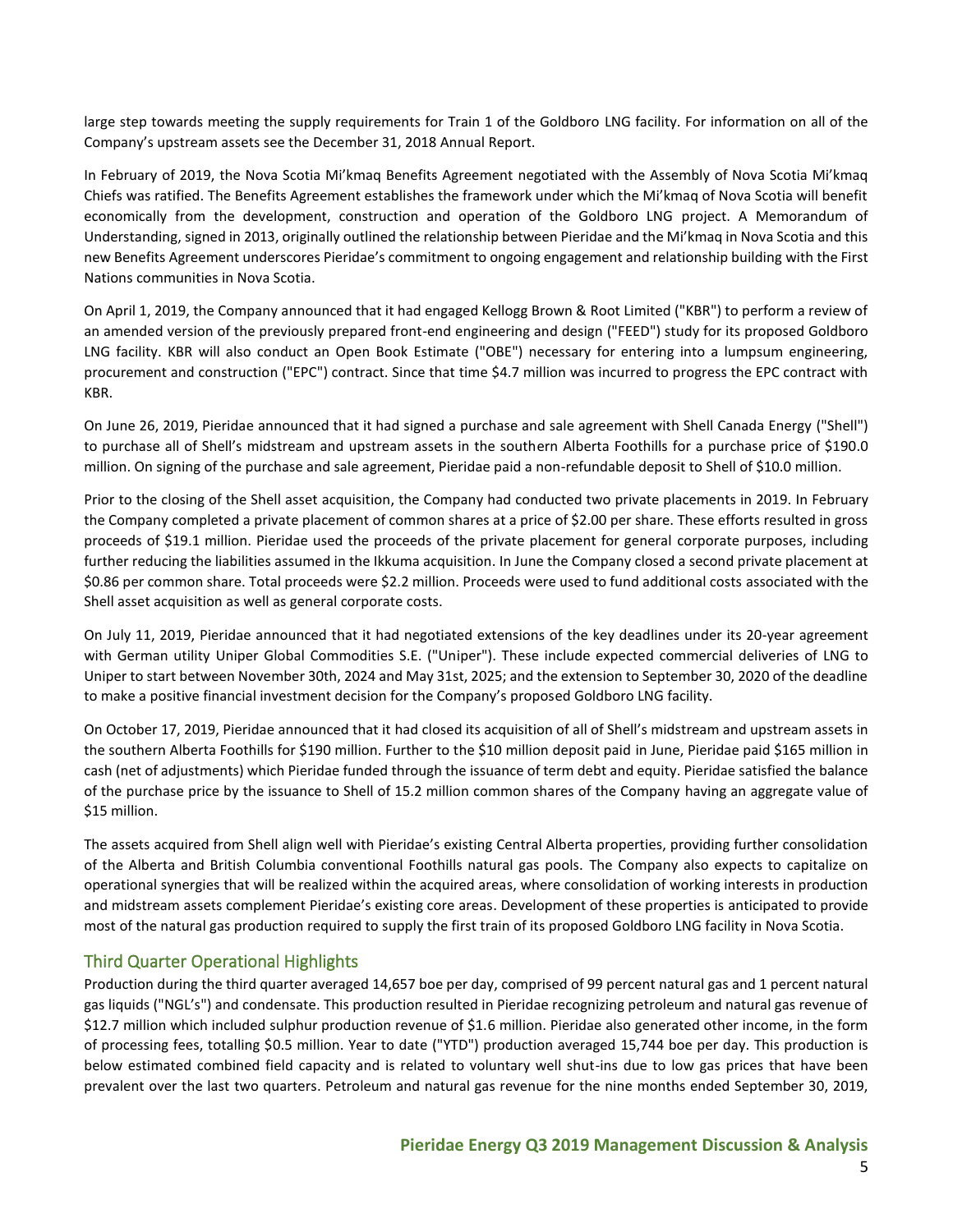totalled \$48.3 million, including sulphur sales of \$4.4 million. Processing income for the nine months ended September 30, 2019, was \$3.2 million.

Pieridae's average realized price in Q3 2019 was \$1.22 per GJ compared to an average price of \$1.19 per GJ in Q2 2019. Year to date the Company's average realized price for natural gas was \$1.53 per GJ. In Q2 2019 the Company instituted a natural gas physical hedging program to mitigate the impact of the volatile pricing environment in Western Canada. Initial volumes placed under forward contracts under this program were 40,000 GJ per day. In Q3 2019 this program was expanded to 62,500 GJ per day which represents approximately 68% of average Q3 2019 natural gas production.

AECO pricing continued to prove challenging in Q3 2019. Average AECO prices peaked at \$1.23 per GJ in July before falling to decade lows. More recently however, AECO prices have quadrupled from their September lows. Two factors indicate that these increases might be sustainable as we head into the winter heating season. Firstly, TC Energy reversed an earlier decision to change protocols for accessing storage. These changes were supported by TC Energy, The Alberta Energy Regulator and producers more broadly. It is hoped that these new transport protocols will generate a more stable and economical natural gas pricing environment in Alberta. Secondly, storage levels in Alberta are 27 percent below their five-year average, and the market is anticipating that the situation will become worse before it gets better due to an expectation of colder-than-normal winter temperatures.

Despite the lower price environment in Q3, the Company was still able to generate net operating income of \$469 thousand in the first nine months of 2019. This was down \$2.7 million from the six months ended June 30, 2019; however, it highlights the ability of Pieridae's upstream operations to generate positive results in one of the most challenging price environments. This bodes well for the synergies that are expected to evolve from consolidation of much of the Alberta Foothills gas production.

NGL pricing did not vary greatly in Q3 2019.The Company realized an average price of \$42.45 per bbl versus \$41.83 per bbl in Q2 2019. The year-to-date average price for NGL sales was \$43.22 per bbl.

In Q3 2019 the Company reported a net loss of \$13.2 million. This compares to a net loss of \$19.6 million in Q2 2019. A deliberate pause in spending on the proposed Goldboro LNG facility was responsible for much of this improvement, as the Company focused its efforts on closing the Shell asset acquisition.

The poor pricing environment continues to force the Company to limit its capital investment to sustaining production, as opposed to growing production. Consequently, exploration and development expenditures in the quarter were \$1.9 million. Year to date expenditures totalled \$3.2 million.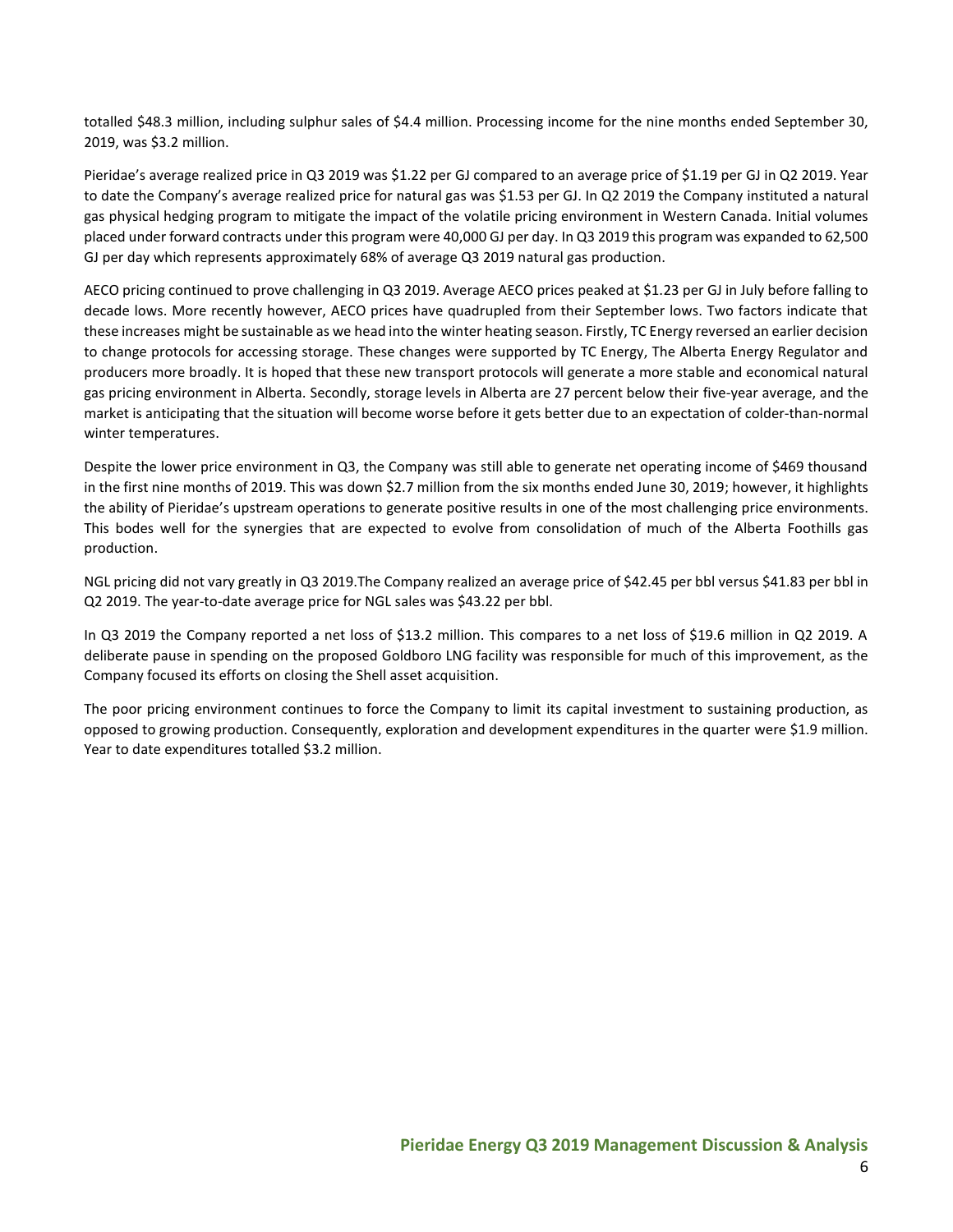#### <span id="page-6-0"></span>Business Environment

|                                 | For the three months ended<br>For the nine months ended |               |    |               |  |    |               |    |               |  |  |
|---------------------------------|---------------------------------------------------------|---------------|----|---------------|--|----|---------------|----|---------------|--|--|
| (3-month average)               |                                                         | September 30, |    | September 30, |  |    | September 30, |    | September 30, |  |  |
|                                 |                                                         | 2019          |    | 2018          |  |    | 2019          |    | 2018          |  |  |
| Dated Brent benchmark price     |                                                         |               |    |               |  |    |               |    |               |  |  |
| (USD <sub>5</sub> /bb)          | \$                                                      | 61.67         | \$ | 75.93         |  | \$ | 64.63         | \$ | 69.29         |  |  |
| WCS heavy differential from WTI |                                                         |               |    |               |  |    |               |    |               |  |  |
| (USD\$/bbl)                     | \$                                                      | 13.67         | \$ | 29.68         |  | \$ | 13.21         | \$ | 23.88         |  |  |
| Condensate benchmark price      |                                                         |               |    |               |  |    |               |    |               |  |  |
| (USD\$/bbl)                     |                                                         | 52.31         | \$ | 68.97         |  | \$ | 53.18         | \$ | 62.93         |  |  |
| NYMEX benchmark price           |                                                         |               |    |               |  |    |               |    |               |  |  |
| (USD\$/MMBTU)                   |                                                         | 2.13          | \$ | 2.89          |  | \$ | 2.81          | \$ | 2.87          |  |  |
| AECO benchmark price            |                                                         |               |    |               |  |    |               |    |               |  |  |
| $(CAD\$ S/GJ)                   |                                                         | 1.17          | \$ | 1.03          |  | \$ | 1.53          | \$ | 1.44          |  |  |
| NBP UK natural gas benchmark    |                                                         |               |    |               |  |    |               |    |               |  |  |
| price (USD\$/MMBtu)             | \$                                                      | 4.15          | \$ | 8.07          |  | \$ | 5.65          | \$ | 7.41          |  |  |
| US/Canadian dollar average      |                                                         |               |    |               |  |    |               |    |               |  |  |
| exchange rate (USD\$)           | Ş                                                       | 0.7574        | \$ | 0.7652        |  | \$ | 0.7524        | \$ | 0.7769        |  |  |
| US/Canadian dollar period end   |                                                         |               |    |               |  |    |               |    |               |  |  |
| exchange rate (USD\$)           | Ş                                                       | 0.7551        | \$ | 0.7725        |  | \$ | 0.7551        | \$ | 0.7725        |  |  |

Once the Goldboro facility is operational, substantially all of the Company's production is expected to be sold based on NBP and TTF, which are European LNG benchmark prices. International natural gas prices closely correlate to Brent indices. Canadian natural gas pricing is primarily based on Alberta AECO reference pricing, which is derived from the NYMEX reference pricing and adjusted for its basis or location differential to the NYMEX delivery point at Henry Hub. The Company's realized prices can be sensitive to fluctuations in market prices and foreign exchange rates.

#### Revenues

|                                          | For the three months ended |                          |     |           | For the nine months ended |               |  |  |
|------------------------------------------|----------------------------|--------------------------|-----|-----------|---------------------------|---------------|--|--|
| (\$000s, except where otherwise stated)  | September                  | September                |     | September |                           | September 30, |  |  |
|                                          | 30, 2019                   | 30, 2018                 |     | 30, 2019  |                           | 2018          |  |  |
| Petroleum and natural gas                |                            |                          |     |           |                           |               |  |  |
| revenue, net of royalties <sup>(1)</sup> | 12,638                     | $\overline{\phantom{0}}$ |     | 46,929    |                           |               |  |  |
| Project management                       | 33                         | 215                      | \$. | 63        |                           | 297           |  |  |
| Other income                             | 459                        | $\overline{\phantom{0}}$ |     | 3,163     |                           |               |  |  |
| Loss on risk management                  |                            |                          |     |           |                           |               |  |  |
| contracts                                | $\blacksquare$             | $\overline{\phantom{a}}$ | \$  | (656)     |                           |               |  |  |
| Total                                    | 13,130                     | 215                      | Ś   | 49,499    |                           | 297           |  |  |

(1) Revenues net of royalties as shown in the Consolidated Statement of Loss and Comprehensive Loss

Petroleum and natural gas revenues, net of royalties for the three months ended September 30, 2019 were \$12.7 million. This represents roughly a 3 percent increase from Q2 2019. This modest improvement can be attributed to slightly higher realized gas prices in Q3 offsetting the reduced production resulting from the Company's decision to shut-in production in Q2 due to the poor pricing environment in Western Canada. These shut-ins caused average production to be lower in Q3 2019, decreasing 4.6 percent to 14,657 boe per day from 15,368 boe per day in Q2 2019. Some of this volume decline was mitigated by modestly higher average realized prices. The Company's realized natural gas price increased by 2.5 percent from an average of \$1.19 per GJ in Q2 to an average of \$1.22 per GJ in Q3. However, this was still much lower than the \$2.11 per GJ realized in Q1; although Q1 traditionally has higher pricing due to higher demand.

Natural gas production also declined 4.5 percent in Q3 to an average of 86,884 Mcf per day due to voluntary production shutins. While these volumes were down from Q2, they were actually higher than the 81,368 Mcf per day produced in June, which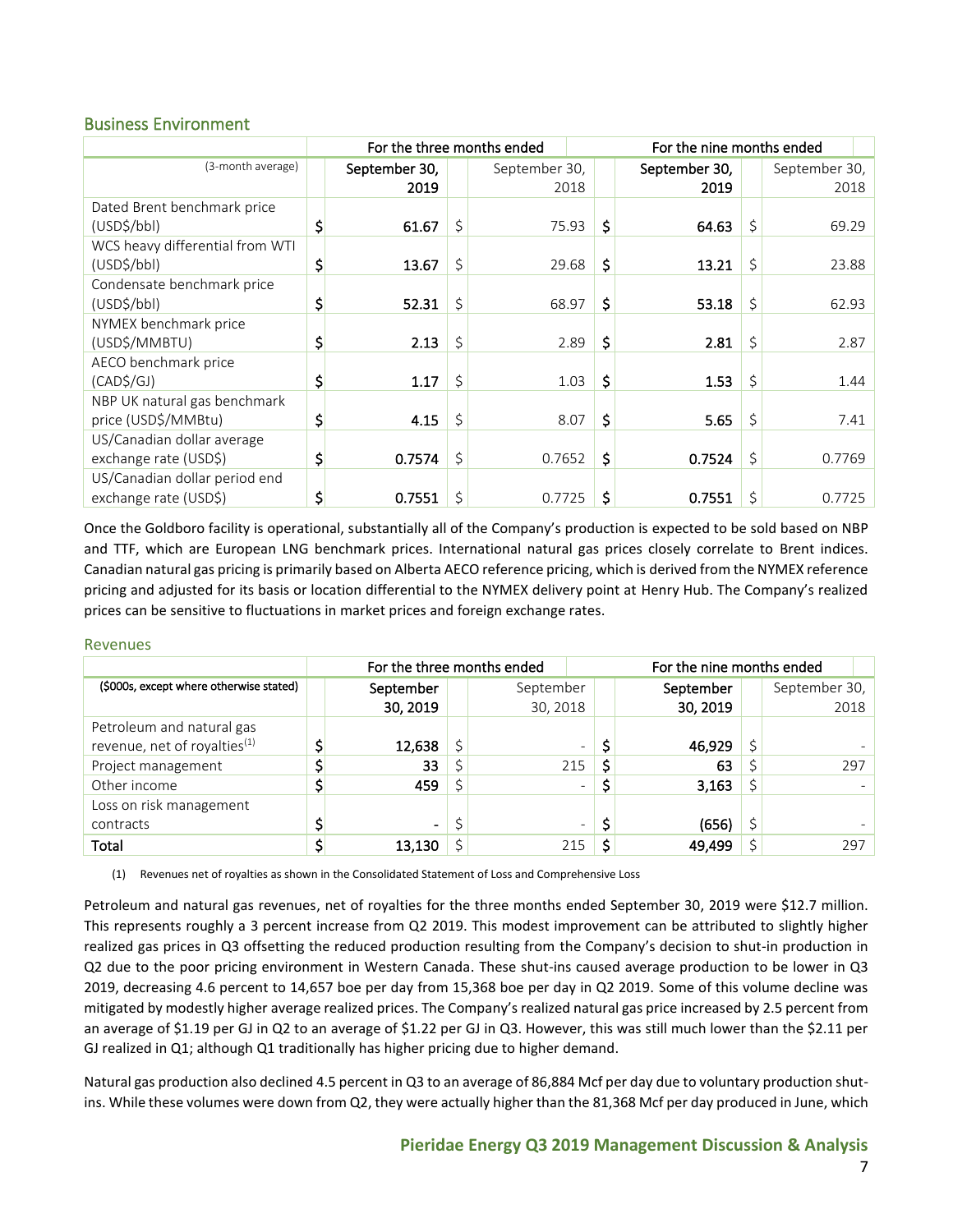was the lowest monthly volume produced to date. Monthly averages were 87,148, 87,925 and 85,534, respectively in July, August and September. The Company has since restored virtually all of the production shut-in in Q2 and Q3.

The Company earned other income in the form of transportation and processing fees totalling \$459 thousand in Q3 2019. This represents third-party natural gas volumes transported through, and processed at, pipelines and facilities in which Pieridae has an ownership interest. This compares to \$1.4 million in Q2 2019. This large decline is due to full effect of other third-party volumes also being shut-in, being realized in Q3. In the nine-month period ended September 30, 2019, the Company had petroleum and natural gas revenues, net of royalties, of \$46.9 million and transportation and processing income of \$3.2 million. There were no comparable revenues in 2018.

Project management revenues are management fees invoiced by the Company as a project operator for site restoration work in Quebec.

|                                         | For the three months ended |    |           | For the nine months ended |           |  |               |  |  |
|-----------------------------------------|----------------------------|----|-----------|---------------------------|-----------|--|---------------|--|--|
| (\$000s, except where otherwise stated) | September                  |    | September |                           | September |  | September 30, |  |  |
|                                         | 30, 2019                   |    | 30, 2018  |                           | 30, 2019  |  | 2018          |  |  |
| Engineering and consulting              | 68                         |    |           | $\overline{\phantom{0}}$  | 286       |  |               |  |  |
| Production expenses                     | 9,458                      |    |           | $\blacksquare$            | 32,042    |  |               |  |  |
| Land Improvements                       | 132                        | S. |           | $\equiv$                  | 1,365     |  |               |  |  |
| Salaries and benefits                   | 3,051                      | Ś  | 87        | S                         | 7,424     |  | 332           |  |  |
| Other                                   | 1,656                      |    | 16        | -S                        | 2,970     |  | 95            |  |  |
| Total                                   | 14,365                     |    | 103       | Ś                         | 44,087    |  | 427           |  |  |

#### <span id="page-7-0"></span>Operating expenses

Operating expense variances for the three and nine-month periods ended September 30, 2019, are \$14.3 million and \$43.7 million, respectively, compared to the equivalent periods in 2018. The increases reflect the operating costs associated with the Company's upstream operations in Western Canada. Most of the increase is attributable to the \$9.5 million (Q3 2019) and \$32.0 million (YTD) increases in production expenses related to the petroleum and natural gas assets acquired from Ikkuma in late 2018. The Ikkuma acquisition also resulted in a higher employee headcount which increased salaries and benefits by \$3.0 million (Q3 2019) and \$7.1 million (YTD). Land lease costs contributed to a \$0.9 million (Q3 2019) and \$2.5 million (YTD) increases in other expenses year over year.

#### <span id="page-7-1"></span>Administrative expenses

|                                         | For the three months ended |           |  |               |  | For the nine months ended |  |               |     |  |  |
|-----------------------------------------|----------------------------|-----------|--|---------------|--|---------------------------|--|---------------|-----|--|--|
| (\$000s, except where otherwise stated) |                            | September |  | September 30, |  | September                 |  | September 30, |     |  |  |
|                                         |                            | 30, 2019  |  | 2018          |  | 30, 2019                  |  | 2018          |     |  |  |
| Salaries and benefits                   |                            | 1,615     |  | 764           |  | 5,989                     |  | 2,011         |     |  |  |
| Professional fees                       |                            | 1,212     |  | 196           |  | 2,902                     |  |               | 245 |  |  |
| Other                                   |                            | 849       |  | 63            |  | 2,555                     |  |               | 280 |  |  |
| Total                                   |                            | 3,676     |  | 1.023         |  | 11,446                    |  | 2,536         |     |  |  |

Administrative expenses for the three and nine-month periods ended September 30, 2019, increased by \$2.7 million (Q3 2019) and \$8.9 million (YTD), respectively compared to the same periods in 2018. The additional employees from the Ikkuma acquisition contributed to increases of \$0.9 million (Q3 2019) and \$4.0 million (YTD) in salaries and benefits. The increase in professional fees is due to legal and financial advisory costs related to due diligence for the Shell asset acquisition, and efforts to secure the financing associated with the Shell asset acquisition. The balance of the increase was attributable to increases in insurance, licensing costs and public company costs.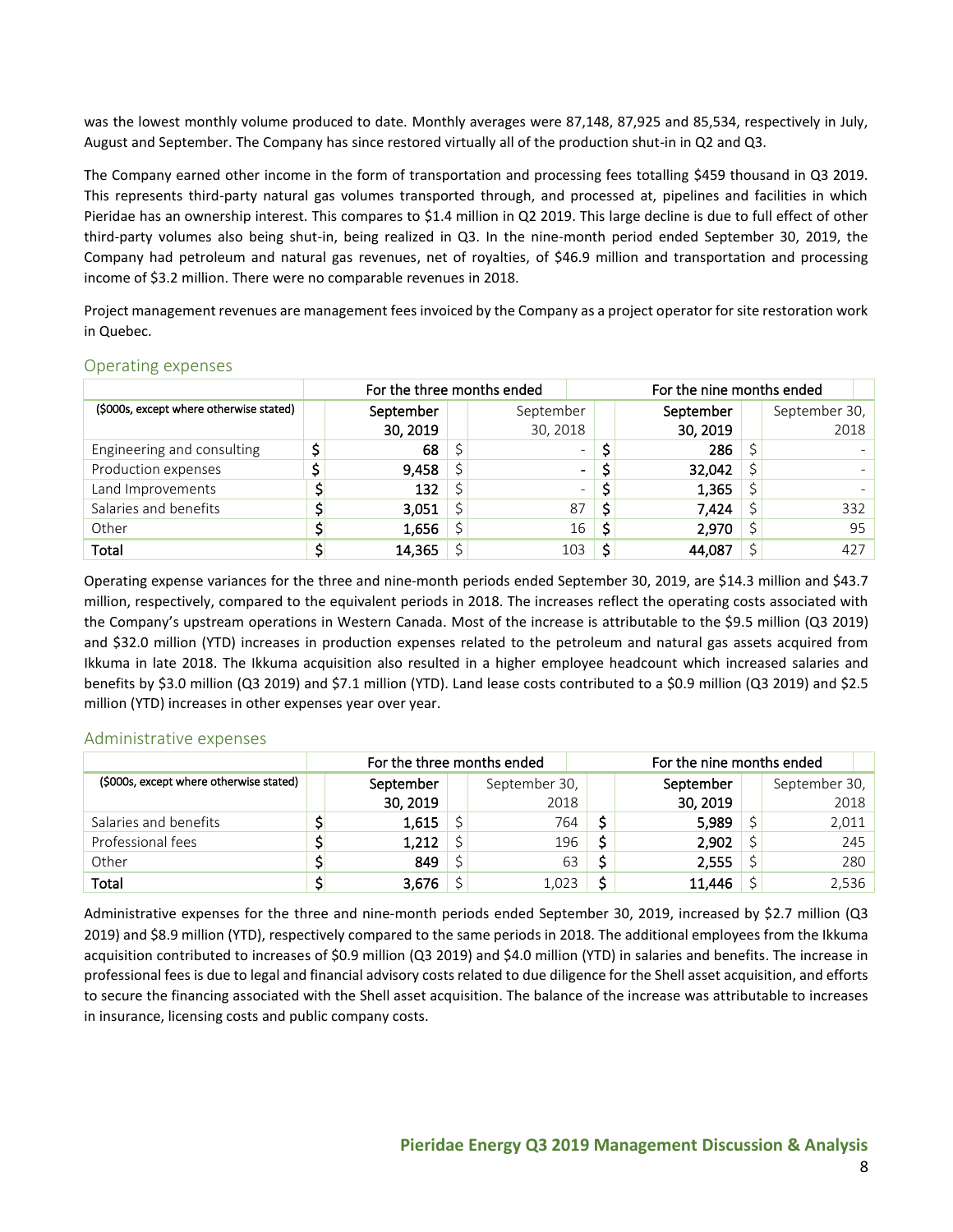#### <span id="page-8-0"></span>Development expenses

|                                         | For the three months ended |                |  |           |   | For the nine months ended |           |  |               |  |
|-----------------------------------------|----------------------------|----------------|--|-----------|---|---------------------------|-----------|--|---------------|--|
| (\$000s, except where otherwise stated) |                            | September      |  | September |   |                           | September |  | September 30, |  |
|                                         |                            | 30, 2019       |  | 30, 2018  |   |                           | 30, 2019  |  | 2018          |  |
| Professional fees                       |                            | 504            |  | 2,346     |   |                           | 8,109     |  | 4,319         |  |
| Other                                   |                            | $\blacksquare$ |  |           | 8 |                           | 236       |  | 295           |  |
| Total                                   |                            | 504            |  | 2,354     |   | ÷                         | 8,345     |  | 4,614         |  |

Development expenses capture the direct costs associated with the proposed Goldboro LNG facility. These expenditures represent the variety of engineering, environmental and design activities being undertaken by the Company as it works to complete its OBE. Since the Company has not reached a final investment decision for it proposed LNG facility in Nova Scotia, these costs are expensed as opposed to being capitalized. The \$1.9 million decrease (Q3 2019) in development expenses, compared to Q3 2018, reflects curtailment of LNG spending, during the Shell asset acquisition period. The \$3.7 million increase (YTD) versus 2018, is indicative of the engagement of KBR in Q2 2019 to review the previously prepared FEED and to commence work on the OBE.

#### <span id="page-8-1"></span>Transportation expenses

|                                         | For the three months ended |           |  |                |  | For the nine months ended |  |               |  |  |  |
|-----------------------------------------|----------------------------|-----------|--|----------------|--|---------------------------|--|---------------|--|--|--|
| (\$000s, except where otherwise stated) |                            | September |  | September      |  | September                 |  | September 30, |  |  |  |
|                                         |                            | 30, 2019  |  | 30, 2018       |  | 30, 2019                  |  | 2018          |  |  |  |
| Transportation expense                  |                            | 1,464     |  | $\sim$         |  | 4,880                     |  |               |  |  |  |
| Total                                   |                            | 1,464     |  | $\blacksquare$ |  | 4.880                     |  |               |  |  |  |

The Company's transportation expense for the three and nine-month periods ended September 30, 2019 were \$1.5 million and \$4.9 million, respectively. Q3 2019 transportation expenses were \$0.3 million less than Q2 2019 due to the well shut-ins that occurred in Q2. There were no comparable costs in the same periods in 2018.

#### <span id="page-8-2"></span>Depletion and depreciation

|                                         | For the three months ended |           |  |           |  | For the nine months ended |   |               |  |  |  |
|-----------------------------------------|----------------------------|-----------|--|-----------|--|---------------------------|---|---------------|--|--|--|
| (\$000s, except where otherwise stated) |                            | September |  | September |  | September                 |   | September 30, |  |  |  |
|                                         |                            | 30, 2019  |  | 30, 2018  |  | 30, 2019                  |   | 2018          |  |  |  |
| Depletion and depreciation              |                            | 3,599     |  | 18        |  | 11,942                    |   | 49            |  |  |  |
| Total                                   |                            | 3.599     |  | 18        |  | 11.942                    | ć | 49            |  |  |  |

Depletion and depreciation for the three and nine-month periods ended September 30, 2019, were \$3.6 million and \$11.9 million, respectively. Q3 2019 depletion and depreciation was \$0.4 million less than Q2 2019, again due to the declining production brought about by the Company's decision to commence shutting-in certain high cost properties in Q2 2019.

#### <span id="page-8-3"></span>Impairment

|                                         | For the three months ended |                |  |           | For the nine months ended |           |  |               |  |
|-----------------------------------------|----------------------------|----------------|--|-----------|---------------------------|-----------|--|---------------|--|
| (\$000s, except where otherwise stated) |                            | September      |  | September |                           | September |  | September 30, |  |
|                                         |                            | 30, 2019       |  | 30, 2018  |                           | 30, 2019  |  | 2018          |  |
| Impairment                              |                            | $\blacksquare$ |  | 16,985    |                           | 7,859     |  | 16,985        |  |
| Total                                   |                            | $\blacksquare$ |  | 16,985    |                           | 7,859     |  | 16,985        |  |

In Q1 2019 management elected not to renew certain licenses in Quebec. It was concluded that due to the continuing challenges facing oil and gas companies in Quebec, that retaining these licenses was too costly, compared to other opportunities available to the Company. Certain licenses also carried an exploration and development risk that exceeded the Company's internal thresholds for deploying capital. Consequently, the Company relinquished a portion of its licenses in Quebec, and the associated capitalized costs were impaired. Management concluded that there were no indicators of impairment for its petroleum and natural gas properties in Q3 2019.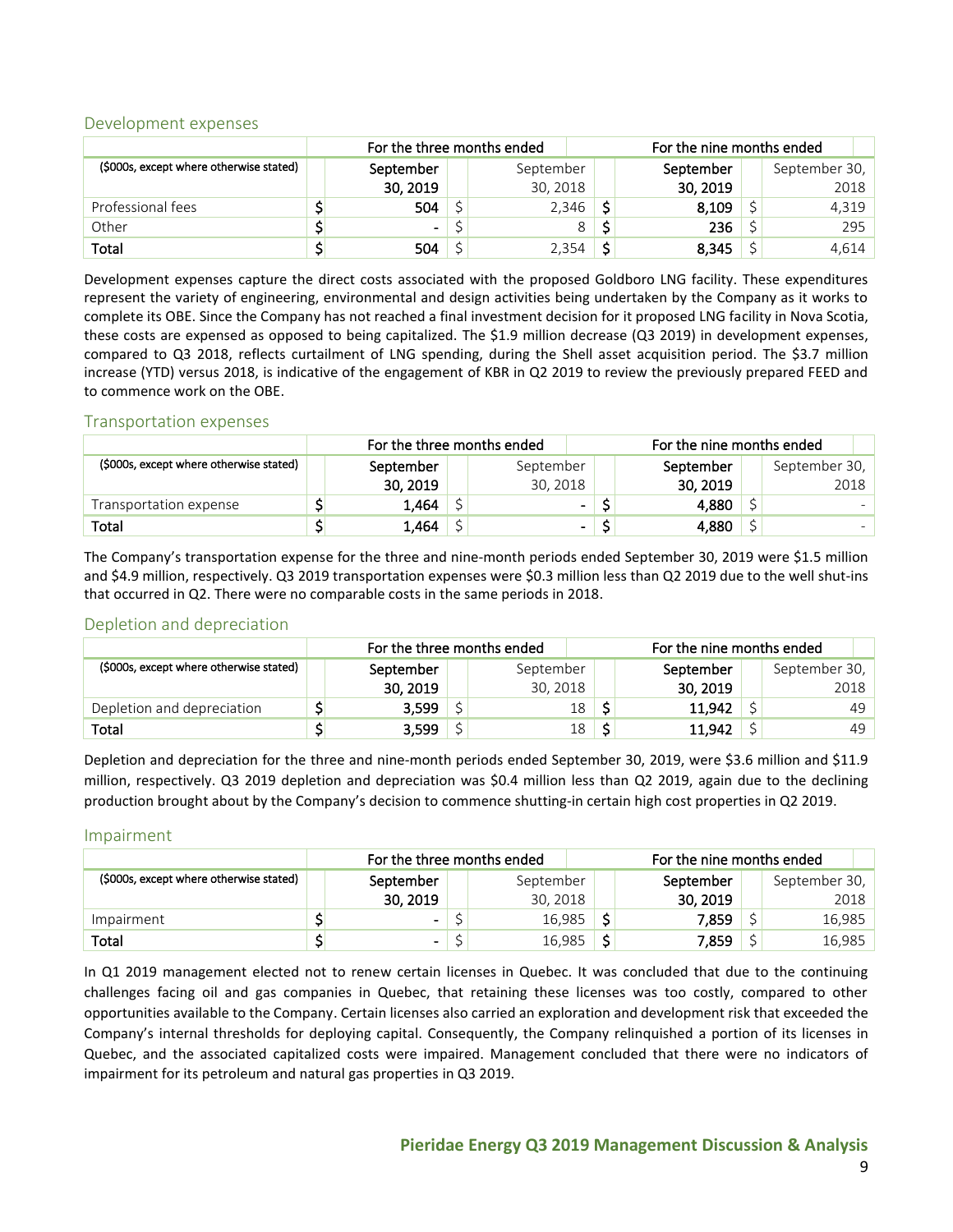#### <span id="page-9-0"></span>Share-based compensation

|                                         | For the three months ended |           | For the nine months ended |          |  |               |  |  |
|-----------------------------------------|----------------------------|-----------|---------------------------|----------|--|---------------|--|--|
| (\$000s, except where otherwise stated) | September                  | September | September                 |          |  | September 30, |  |  |
|                                         | 30, 2019                   | 30, 2018  |                           | 30, 2019 |  | 2018          |  |  |
| Share-based compensation                | 577                        | 227       |                           | 844      |  | 2,128         |  |  |
| Total                                   | 577                        |           |                           | 844      |  | 2,128         |  |  |

Share-based compensation for the three months ended September 30, 2019, increased by \$350 thousand from the same period in 2018. The increase in Q3 2019 versus Q3 2018 is due to an option grant that occurred in Q3 2019. In July the Company granted 3,149,341 options to its employees and directors, at an exercise price of \$0.89 per share. These stock options will expire on July 3, 2024. On a year to date basis, share-based compensation decreased by \$1.3 million. The \$1.3 million decrease is due to the 1 million options that were granted in January 2018. These options accounted for \$1.7 million of expense in the nine months ended September 2018, but only \$324 thousand in the nine months ended September 2019.

#### <span id="page-9-1"></span>Financial income and expenses

|                                         |                | For the three months ended |           | For the nine months ended |          |  |               |  |  |
|-----------------------------------------|----------------|----------------------------|-----------|---------------------------|----------|--|---------------|--|--|
| (\$000s, except where otherwise stated) |                | September                  | September | September                 |          |  | September 30, |  |  |
|                                         |                | 30, 2019                   | 30, 2018  |                           | 30, 2019 |  | 2018          |  |  |
| Interest expense                        |                | 1,458                      |           |                           | 3,873    |  | 30            |  |  |
| Interest income                         |                | (46)                       | 72)       | (153)                     |          |  | (169)         |  |  |
| Accretion                               |                | 721                        | 13        |                           | 2,142    |  | 40            |  |  |
| Net financial expense (income)          | $\mathsf{S}_1$ | 2,133                      | 57)       |                           | 5,862    |  | (99)          |  |  |

The \$2.2 million increase in financial income and expenses for the three months ended September 30, 2019, is attributable to interest expense of \$1.5 million related to Pieridae's term debt and convertible loan with AIMCo, plus \$721 thousand of accretion associated with its provision for site restoration. These same factors are behind the year to date increase of \$6.0 million.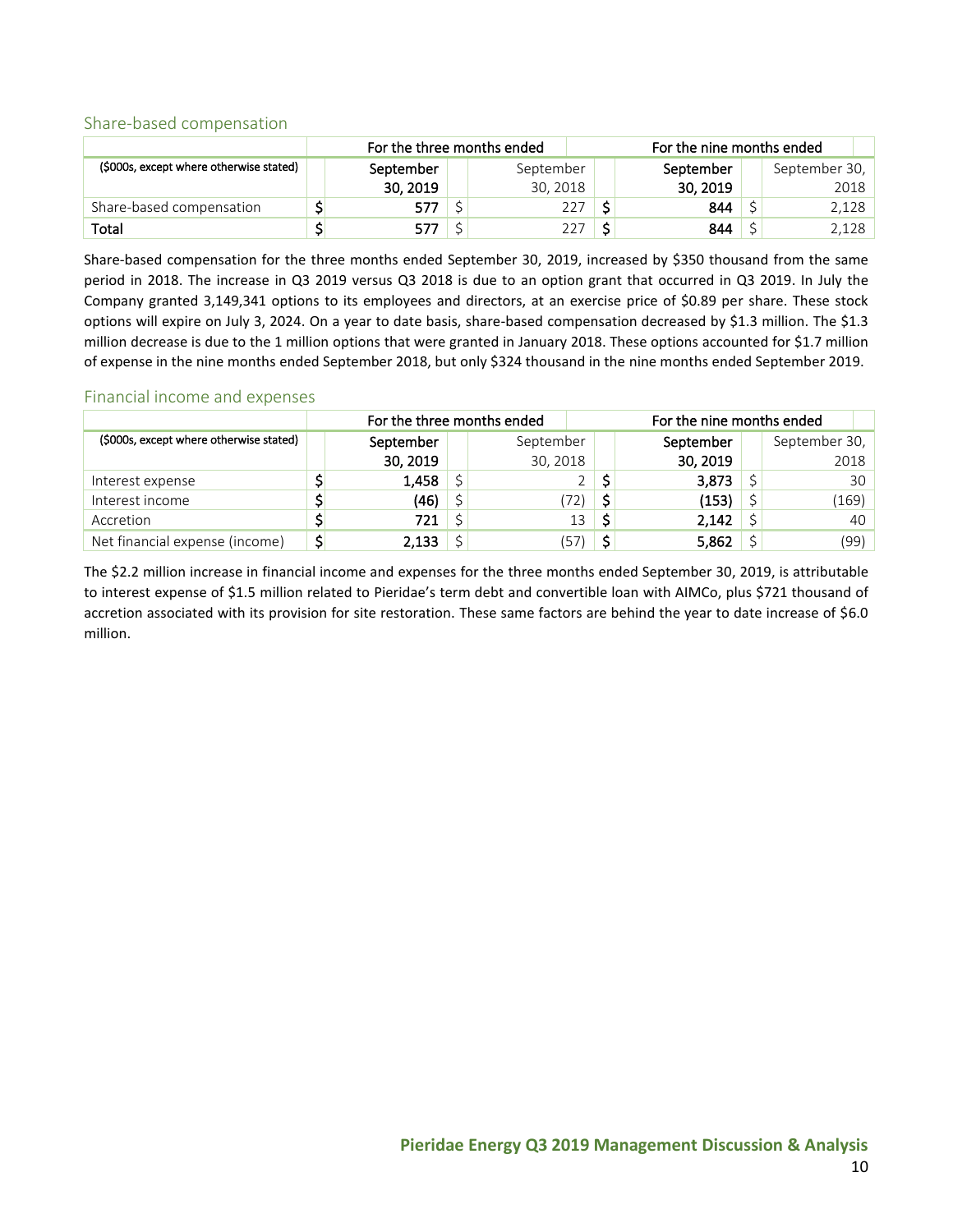## <span id="page-10-0"></span>Segmented Information

With the acquisition of Ikkuma, the Company has active upstream operations. Therefore, management now evaluates its operations in two segments: Upstream and LNG. Upstream is represented predominantly by the properties acquired from Ikkuma in 2018. However, it also includes the Company's upstream operations in Quebec and New Brunswick. Segmented determinations are based on the operations of the separate subsidiaries involved in these activities. Upstream is currently the only segment generating operating revenues. LNG is based on the operations and activities associated with the development of the Company's Goldboro LNG facility and corporate overhead costs.

|                                         | For the three months ended |    |           | For the nine months ended |    |                          |    |               |  |  |  |  |
|-----------------------------------------|----------------------------|----|-----------|---------------------------|----|--------------------------|----|---------------|--|--|--|--|
| (\$000s, except where otherwise stated) | September                  |    | September |                           |    | September                |    | September 30, |  |  |  |  |
|                                         | 30, 2019                   |    | 30, 2018  |                           |    | 30, 2019                 |    | 2018          |  |  |  |  |
| Revenue                                 |                            |    |           |                           |    |                          |    |               |  |  |  |  |
| Upstream                                | \$<br>13,130               | \$ |           | 215                       | \$ | 49,499                   | \$ | 297           |  |  |  |  |
| <b>LNG</b>                              | \$<br>$\blacksquare$       |    |           | $\overline{\phantom{a}}$  | \$ | $\overline{\phantom{0}}$ | \$ |               |  |  |  |  |
|                                         |                            |    |           |                           |    |                          |    |               |  |  |  |  |
| Expenses                                |                            |    |           |                           |    |                          |    |               |  |  |  |  |
| Upstream                                | \$<br>23,206               | \$ | 17,750    |                           | \$ | 79,131                   | \$ | 20,615        |  |  |  |  |
| <b>LNG</b>                              | \$<br>3,104                | Ś  | 2,824     |                           | \$ | 16,074                   | \$ | 5,746         |  |  |  |  |
|                                         |                            |    |           |                           |    |                          |    |               |  |  |  |  |
| Net loss before taxes                   |                            |    |           |                           |    |                          |    |               |  |  |  |  |
| Upstream                                | \$<br>(10,076)             | Ś  | (17, 535) | \$                        |    | (29, 632)                |    | (20, 318)     |  |  |  |  |
| <b>LNG</b>                              | \$<br>(3, 104)             | \$ | (2,824)   |                           | \$ | (16,074)                 | \$ | (5,746)       |  |  |  |  |

|                                         | As at                                   |         |  |         |  |  |  |  |  |  |  |
|-----------------------------------------|-----------------------------------------|---------|--|---------|--|--|--|--|--|--|--|
| (\$000s, except where otherwise stated) | September 30, 2019<br>December 31, 2018 |         |  |         |  |  |  |  |  |  |  |
| Upstream assets                         |                                         | 350,783 |  | 357,287 |  |  |  |  |  |  |  |
| LNG assets                              |                                         | 13,311  |  | 13,386  |  |  |  |  |  |  |  |
| Total consolidated assets               |                                         | 364.094 |  | 370,673 |  |  |  |  |  |  |  |

#### <span id="page-10-1"></span>Upstream Segment

The upstream segment includes the operations and assets in Western Canada, primarily in Alberta, as well as Quebec and New Brunswick. Due to ongoing regulatory restrictions on exploration and development activities in certain jurisdictions, the Company currently only has active operations in Western Canada.

#### Summary of Results

|                                            | For the three months ended |           | For the nine months ended |    |           |  |               |     |      |  |
|--------------------------------------------|----------------------------|-----------|---------------------------|----|-----------|--|---------------|-----|------|--|
| (\$000s, except where otherwise stated)    | September                  | September |                           |    | September |  | September 30, |     |      |  |
|                                            | 30, 2019                   | 30, 2018  |                           |    |           |  | 30, 2019      |     | 2018 |  |
| Net revenue (1)                            | 13,130                     | 215       | S                         |    | 49,499    |  |               | 297 |      |  |
| Expenses                                   | 23,206                     | 17,750    | \$                        |    | 79,131    |  | 20,615        |     |      |  |
| Net loss                                   | (10,076)                   | (17,531)  |                           | \$ | (29,632)  |  | (20, 298)     |     |      |  |
| Net operating expenses $(2)$               | 13,906                     | 103       | \$                        |    | 40,924    |  |               | 427 |      |  |
| Net operating (loss) income (2)            | \$<br>(2,732)              | 103       |                           | \$ | 469       |  |               | 427 |      |  |
| Operating netback <sup>(2)</sup> (per boe) | \$<br>(2.03)               |           | $\overline{\phantom{a}}$  |    | 0.26      |  |               |     |      |  |

(1) Revenues net of royalties and losses on risk management contracts as shown in the Consolidated Statement of Loss and Comprehensive Loss (2) Non-IFRS measure. See page 19 in this MD&A.

Pieridae's net operating expenses totalled \$13.9 million for the three months ended September 30, 2019. This was \$1.8 million higher than in Q2 2019. Most of this increase attributable to the \$1.0 million decrease in processing income in Q3 2019. Pieridae incurred a net operating loss for its upstream petroleum and natural gas assets of \$2.7 million for the three months ended September 30, 2019. However, despite the poor pricing environment in Q2 and Q3, and associated shut-in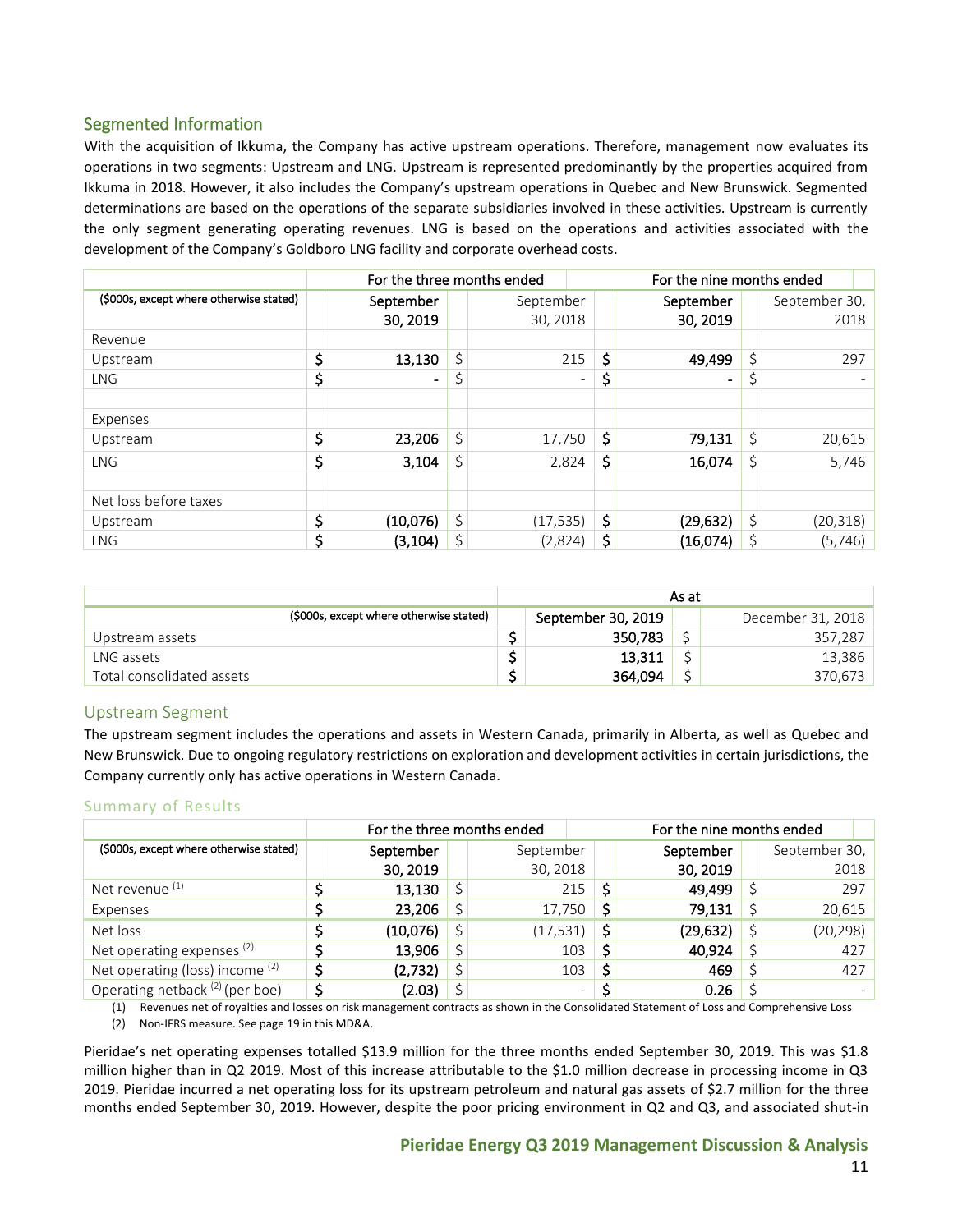production, YTD, upstream operations continue to have positive net operating income of \$469 thousand. Reduced sales volumes due to well shut-ins, coupled with certain fixed costs not varying with production, and the reduction of third-party processing, all contributed to the Q3 loss. Consequently, the Company's operating netback was negative \$2.03 per boe, down from negative \$1.37 in Q2 2019. The Company continues to take measures to mitigate losses, including reducing operating costs, shutting in production and entering forward contracts for its natural gas sales. Shut-in activities varied in Q3 2019. The average volume shut-in was 15 percent of productive capacity, however this ranged between 7 percent and 25 percent within the quarter. Most production has now been restored. Production outages will continue to be higher than normal, however, because certain operators of the Company's non-operated properties have reduced transport maintenance costs and are experiencing an increased frequency of equipment failures. Natural gas volumes averaged of 86,884 mcf/d in the third quarter compared to 102,221 mcf/d in the first quarter and 90,942 in the second quarter. As a result of the forward contract hedging program, the realized natural gas price for the third quarter was \$1.22 per GJ as compared to the AECO benchmark price of \$0.86 per GJ.

#### Revenue

|                                         | For the three months ended |    | For the nine months ended |                          |           |               |
|-----------------------------------------|----------------------------|----|---------------------------|--------------------------|-----------|---------------|
| (\$000s, except where otherwise stated) | September                  |    | September                 |                          | September | September 30, |
|                                         | 30, 2019                   |    | 30, 2018                  |                          | 30, 2019  | 2018          |
| Natural gas, net of royalties           | \$<br>10,412               | \$ |                           |                          | 40,207    | \$            |
| NGL's                                   | 674                        |    |                           |                          | 2,294     |               |
| Sulphur                                 | \$<br>1,552                | \$ |                           | $\overline{\phantom{0}}$ | 4,428     |               |
| Petroleum and natural gas               |                            |    |                           |                          |           |               |
| revenue, net of royalties               | 12,638                     |    |                           |                          | 46,929    |               |
| Project management                      | 33                         |    | 215                       | \$                       | 63        | 297           |
| Other income                            | \$<br>459                  | \$ |                           | \$<br>۰                  | 3,163     | \$            |
| Revenue before risk                     |                            |    |                           |                          |           |               |
| management contracts                    | 13,130                     |    | 215                       | \$                       | 50,155    | 297           |
| Petroleum and natural gas               |                            |    |                           |                          |           |               |
| revenue per boe                         | 9.40                       |    |                           | \$<br>-                  | 11.24     |               |

Petroleum and natural gas revenues, net of royalties, for the three months ended September 30, 2019, were \$12.6 million. This represents a \$0.7 million increase over Q2 2019. An increase in natural gas revenues from \$10.0 million in Q2 2019 to \$10.4 million in Q3 2019 accounted for much of the improvement. This increase is due to a 2.5 percent increase in realized natural gas prices. Pieridae's realized price for natural gas in Q3 2019 averaged \$1.22 per GJ. This was also 41 percent higher than the average AECO price for Q3 2019, and speaks to the value of the recently implemented physical hedging program. The Company also earned other income in the form of transportation and processing fees totalling \$0.5 million. This represents third-party natural gas volumes transported through, and processed at, pipelines and facilities in which Pieridae has an ownership interest. It was down roughly \$1.0 million from Q2 2019 due to many other producers shutting-in volumes of their own. Revenue per boe was \$9.40 in Q3 2019. This is approximately 6.8 percent higher than Q2 2019. The increase is likely due to a \$0.4 million increase in sulphur revenues during a period of falling production.

#### Production

|                                         | For the three months ended |           | For the nine months ended |           |               |      |  |  |
|-----------------------------------------|----------------------------|-----------|---------------------------|-----------|---------------|------|--|--|
| (\$000s, except where otherwise stated) | September                  | September |                           | September | September 30, |      |  |  |
|                                         | 30, 2019                   | 30, 2018  |                           | 30, 2019  |               | 2018 |  |  |
| Natural gas (mcf/d)                     | 86,884                     |           | -                         | 93,293    |               |      |  |  |
| NGL's (bbl/d)                           | 167                        |           | -                         | 193       |               |      |  |  |
| Total boe/ $d^{(1)}$                    | 14,657                     |           | -                         | 15,744    |               |      |  |  |

(1) Excludes sulphur production

Average production for the three months ended September 30, 2019 was 14,657 boe per day. This is down from 15,368 boe day in Q2 2019. Well shut-ins due to the poor pricing environment are responsible for most of the decrease, but corporate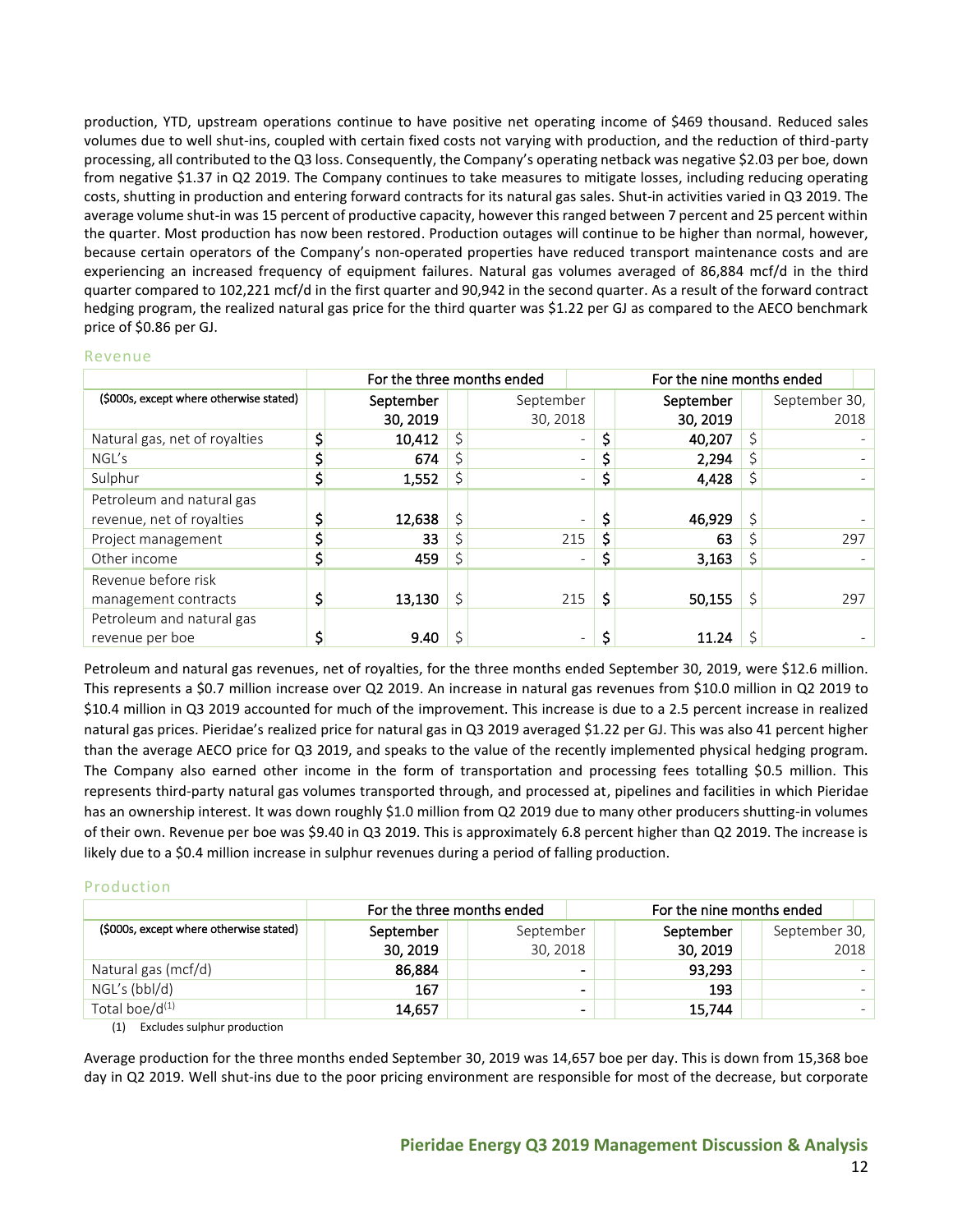production declines typically average 10 percent per year as well. Quarterly gas production was associated with 24,730 tonnes of sulphur versus 18,573 in Q2 2019.

#### Royalties

|                                         |   | For the three months ended |   |                | For the nine months ended |           |   |               |  |  |
|-----------------------------------------|---|----------------------------|---|----------------|---------------------------|-----------|---|---------------|--|--|
| (\$000s, except where otherwise stated) |   | September                  |   | September      |                           | September |   | September 30, |  |  |
|                                         |   | 30, 2019                   |   | 30, 2018       |                           | 30, 2019  |   | 2018          |  |  |
| Rovalties                               |   | 35                         |   | $\blacksquare$ |                           | 1,368     |   |               |  |  |
| Per boe                                 |   | 0.03                       |   | $\blacksquare$ |                           | 0.32      |   |               |  |  |
| Percentage of revenue                   | % | 0.27                       | % | -              | %                         | 2.83      | % |               |  |  |

Royalties averaged \$0.03 per boe in the third quarter of 2019, and 0.3 percent of revenues. This compares to \$0.32 and 2.9 percent in Q2 2019. Gas cost allowance adjustments were responsible for the reduction in royalties in Q3 2019.

#### Expenses

|                                         | For the three months ended |           | For the nine months ended |           |    |               |    |  |  |
|-----------------------------------------|----------------------------|-----------|---------------------------|-----------|----|---------------|----|--|--|
| (\$000s, except where otherwise stated) | September                  | September |                           | September |    | September 30, |    |  |  |
|                                         | 30, 2019                   | 30, 2018  |                           | 30, 2019  |    | 2018          |    |  |  |
| <b>Operating Expenses</b>               | 14,365                     | 103       | \$                        | 44,087    |    | 427           |    |  |  |
| Administrative expenses                 | 1,557                      | 610       | S                         | 4,415     |    | 1,381         |    |  |  |
| Transportation                          | 1,464                      |           | -                         | 4,880     |    |               |    |  |  |
| Impairment of assets                    | -                          | 16,985    | s                         | 7,859     |    | 16,985        |    |  |  |
| Share-based compensation                | 96                         | 31        |                           | 148       |    | 1,764         |    |  |  |
| Loss (gain) on foreign exchange         | \$                         |           | $\equiv$                  | (4)       |    |               |    |  |  |
| Depletion and depreciation              | 3,599                      | 18        |                           | 11,942    | \$ |               | 49 |  |  |
| Financial expenses (income)             | 2,133                      |           | $\overline{\phantom{0}}$  | 5,862     |    |               |    |  |  |
| Share of net loss of associate          | 3                          |           | 3                         | 9         |    |               | 9  |  |  |

Operating expenses for the three and nine-month periods ended September 30, 2019, increased by \$14.2 million and \$43.7 million, respectively, compared to equivalent periods in 2018. The increases were almost entirely attributable to the recognition of operating expenses related to the former Ikkuma assets. Operating costs were \$13.5 million in Q2 2019. The \$0.9 million increase in operating costs from Q2 2019 to Q3 2019 was related to prior period equalizations for production adjustments which were recorded in the quarter.

Administrative expenses for the three and nine-month periods ended September 30, 2019, increased by \$0.9 million and \$3.0 million, respectively, compared to the same periods in 2018. These increases are due primarily to the increasing headcount from the Ikkuma acquisition.

Transportation expenses reflect transportation costs for production in the three and nine-month periods ended September 30, 2019. These costs did decrease by \$0.3 million from Q2 2019 to Q3 2019 due to the shut-in production.

In Q3 2018 the Company recognized an impairment of \$17.0 million related to its properties in Quebec. New legislation enacted in Quebec, severely limited the Company's ability to develop many licenses that it held it there. Consequently management did a detailed assessment of the impact of the new legislation, and which unaffected properties held the most promise, and relinquished the licenses for all properties no longer eligible or economical for development. A similar exercise was conducted in Q1 2019 which resulted in the relinquishment of additional licenses, and the recognition of \$7.9 million of impairment. Management concluded that there were no indicators of impairment for those assets in Q3 2019.

Depletion and depreciation for the three and nine-month periods ended September 30, 2019, reflect the depletion related to its production of petroleum and natural gas.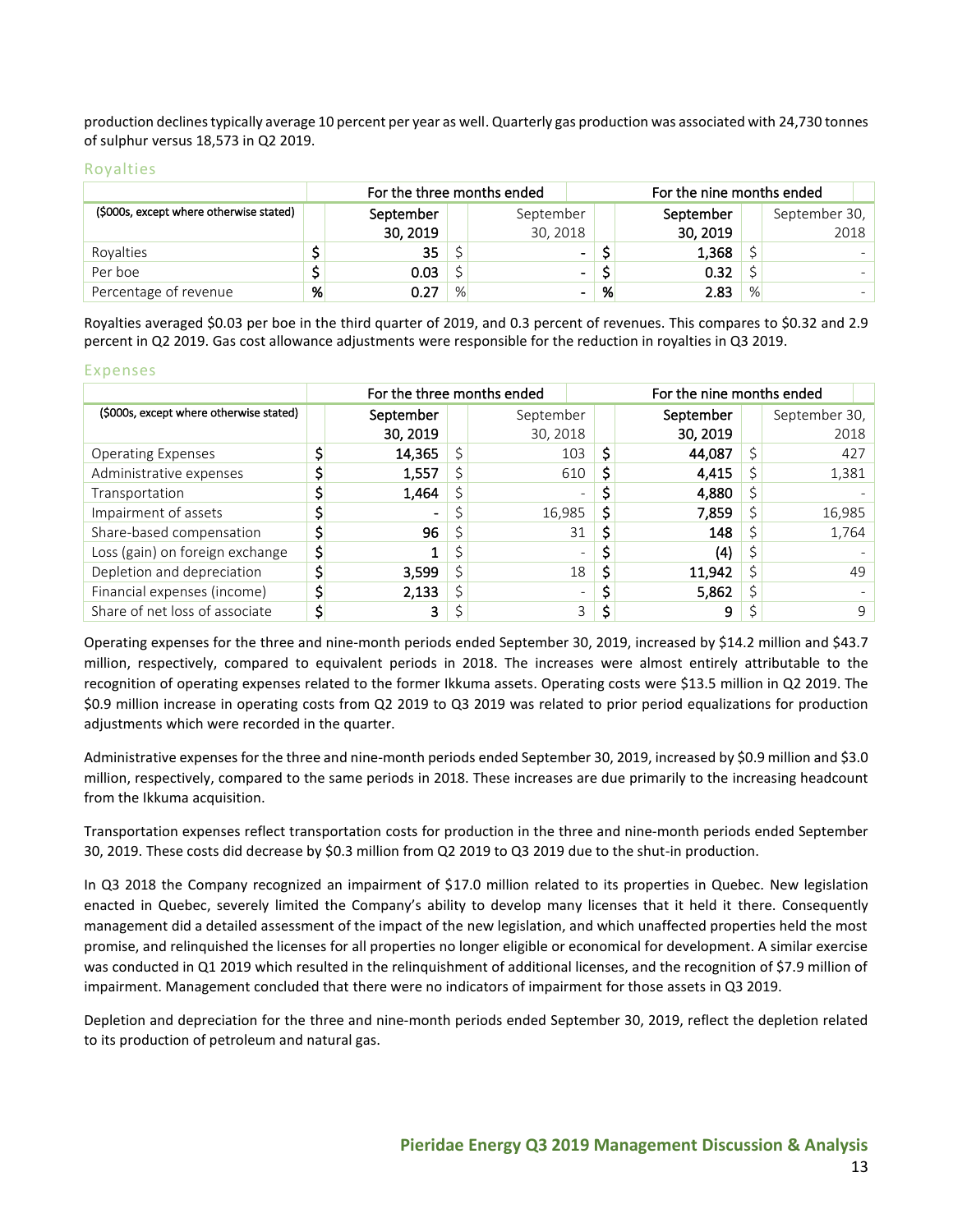The finance expenses relate to the interest on the term debt used to partially fund the Ikkuma acquisition and convertible loan used to fund the Shell asset acquisition down payment. It also includes accretion on the Company's provision for site restoration.

#### Assets

|                                                    |               | As at |          |
|----------------------------------------------------|---------------|-------|----------|
| (\$000s, except per share amounts)                 | September 30, |       | December |
|                                                    | 2019          |       | 31,2018  |
| Petroleum and natural gas properties and equipment | 292,370       |       | 301,603  |
| Exploration and evaluation assets                  | 20,005        |       | 27,573   |
| Other assets                                       | 38,408        |       | 28.111   |
|                                                    | 350,783       |       | 357,287  |

The decrease in assets since December reflects a \$5.5 million reduction in restricted cash set aside for the settlement of Ikkuma hedges which occurred prior to close, and the \$7.9 million impairment recorded in Q1 2019. These are offset by the \$10.0 million deposit for the Shell asset acquisition included in other assets.

## <span id="page-13-0"></span>LNG Segment

The LNG segment includes the development activities related to the Company's proposed Goldboro LNG facility. It also reflects general corporate costs. As this segment is in the developmental stage, there is no revenue being generated and all costs are expensed. Once the Company declares a final investment decision, costs will be eligible for capitalization.

|                                         | For the three months ended |           | For the nine months ended |           |  |               |  |  |
|-----------------------------------------|----------------------------|-----------|---------------------------|-----------|--|---------------|--|--|
| (\$000s, except where otherwise stated) | September                  | September |                           | September |  | September 30, |  |  |
|                                         | 30, 2019                   | 30, 2018  |                           | 30, 2019  |  | 2018          |  |  |
| Administrative expenses                 | 2,119                      | 413       | S                         | 7,031     |  | 1,155         |  |  |
| Development expenses                    | 504                        | 2,354     | Ś                         | 8,345     |  | 4,614         |  |  |
| Share-based compensation                | 481                        | 196       |                           | 696       |  | 364           |  |  |
| (Gain) loss on foreign exchange         | $\blacksquare$             | (82)      | \$                        |           |  | (288)         |  |  |
| Financial income                        | $\blacksquare$             | (57)      | Ś                         | -         |  | (99)          |  |  |
| Total                                   | 3,104                      | 2,824     |                           | 16.074    |  | 5,746         |  |  |

#### Expenses

Administrative expenses increased \$1.7 million and \$5.9 million, respectively, in the three and nine month periods ended September 30, 2019, versus the same period in 2018. These increases reflect the acquisition of Ikkuma in December 2018. Financing and due diligence efforts also continued to grow on a quarterly and YTD basis, and the Company added accounting, finance and operational staff in order to help with the due diligence process, and the anticipated increased workload following the Shell asset acquisition.

Development expenses are related specifically to the Company's activities associated with its proposed Goldboro LNG facility. Activity was muted in Q3 2019 as the Company scaled back spending to allow it to focus on the Shell asset acquisition.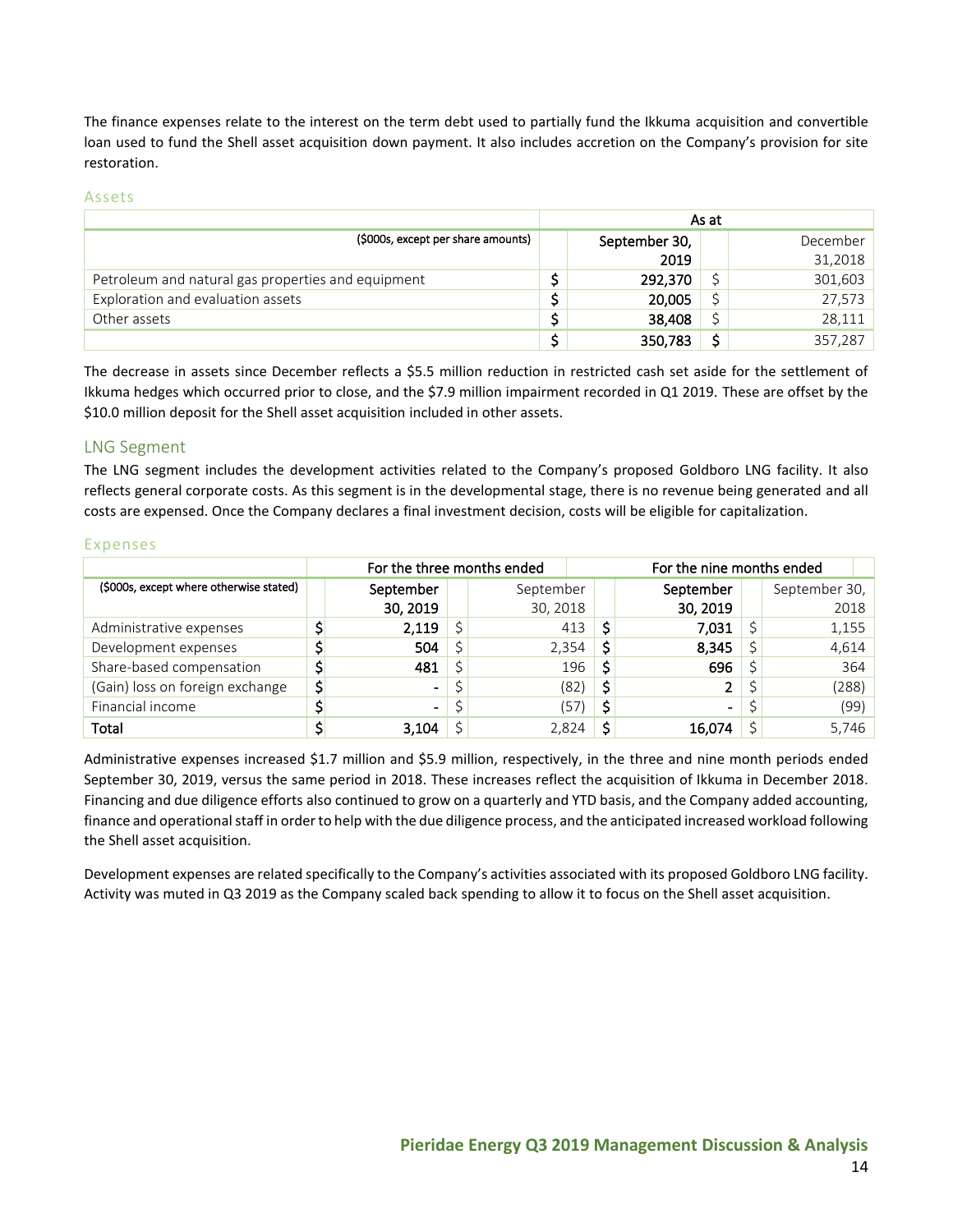## <span id="page-14-0"></span>Summary of quarterly results

The Company's quarterly results may fluctuate significantly from quarter to quarter owing to the fact that the Company's activities have been primarily in the development stage.

| (\$000s, except per share<br>amounts)                           | Q3 2019         | Q2 2019   | Q1 2019  | Q4 2018 | Q3 2018   | Q2 2018 | Q1 2018 | Q4 2017 |
|-----------------------------------------------------------------|-----------------|-----------|----------|---------|-----------|---------|---------|---------|
| Revenues                                                        | \$<br>13,130    | 13,387    | 22,982   | 2,432   | 215       | 66      | 16      | 90      |
| Operating expenses                                              | \$<br>14,365    | 13,528    | 16,194   | 5,093   | 2,018     | 1,575   | 1,013   | 2,493   |
| Administrative expenses                                         | \$<br>3,676     | 3,738     | 4,032    | 3,971   | 1,707     | 1,759   | 1,682   | 1,063   |
| Net loss attributable to                                        |                 |           |          |         |           |         |         |         |
| equity holders                                                  | \$<br>(13, 178) | (19, 530) | (12,996) | (8,848) | (20, 368) | (2,711) | (2,942) | (3,091) |
| Net loss per share<br>attributable to equity<br>holders (basic) | \$<br>(0.15)    | (0.23)    | (0.17)   | (0.17)  | (0.04)    | (0.06)  | (0.06)  | (0.06)  |

Prior to Q4 2017, Pieridae was solely involved in the development of the proposed Goldboro LNG facility. In Q4 2017, Pieridae acquired Quebec based Petrolia which had primarily undeveloped upstream properties. It also assumed the operating and administrative costs related to those activities. In Q3 2018, Pieridae recognized an impairment on some of those Quebec assets which resulted in an increase in the net loss. In Q4 2018, Pieridae acquired upstream producer, Ikkuma, which resulted in eleven days of revenue and costs being recognized for that operation in 2018. Q1 2019 represents the first full quarter of operations following the merger with Ikkuma. The Company also recorded an impairment of \$7.9 million related to its Quebec licenses. Q2 2019 represents upstream operations in a depressed pricing environment, coupled with increased spending on the proposed LNG facility. In many ways, Q3 2019 mirrored Q2 2019. Volumes continued to decline due to voluntary shutins. Prices essentially remained low in Q3 and were comparable to those in Q2. Due to the continuing growth of the organization, historical results are not indicative of, and should not be relied upon to estimate, future financial results.

# <span id="page-14-1"></span>Capital Resources and Liquidity

## <span id="page-14-2"></span>Net Working Capital

|                                                     | As at         |        |              |  |  |  |
|-----------------------------------------------------|---------------|--------|--------------|--|--|--|
| (\$000s)                                            | September 30, |        | December 31, |  |  |  |
|                                                     | 2019          |        | 2018         |  |  |  |
| $\dot{ }$ Net working capital (deficit) $^{(1)(2)}$ | (88, 430)     | -<br>ر | (84,061)     |  |  |  |

(1) Non-IFRS measure. See page 19 in this MD&A.

(2) The net working capital deficit includes the \$50 million term debt and \$10 million convertible loan. The \$50 million term loan was repaid on October 16, 2019, with the close of the Shell asset acquisition. The \$10 million convertible loan was converted to common shares of the Company at a deemed price of \$0.86 per share, also concurrent with the close of the Shell asset acquisition.

As at September 30, 2019, Pieridae had consolidated cash and cash equivalents of \$8.3 million compared to cash and cash equivalents of \$9.1 million as at December 31, 2018. The working capital deficit was \$88.4 million compared to a working capital deficit of \$84.1 million at December 31, 2018. The \$4.4 million increase in the working capital deficit is primarily attributable to a \$4.5 million decrease in restricted cash. Once the Ikkuma acquisition closed, Pieridae closed out all of the Ikkuma hedge positions. This allowed it to recover cash pledged to support the hedges.

The Company will assume \$156 million of incremental debt as part of the Shell asset acquisition. It will also require significant additional financing to advance expansion of its upstream operations and to ultimately fund the construction of its proposed LNG facility. The Company is actively working with its financial advisors for additional funding to allow it to proceed with construction of the Goldboro LNG facility once a final investment decision has been made. Although there is no guarantee that it will be successful, management believes the Company presents a compelling opportunity to potential lenders and investors. The Shell asset acquisition will significantly expand the Company's natural gas, NGL and condensate production and allow it to capitalize on economies of scale. There is also a midstream business that could be expanded such that third-

## **Pieridae Energy Q3 2019 Management Discussion & Analysis**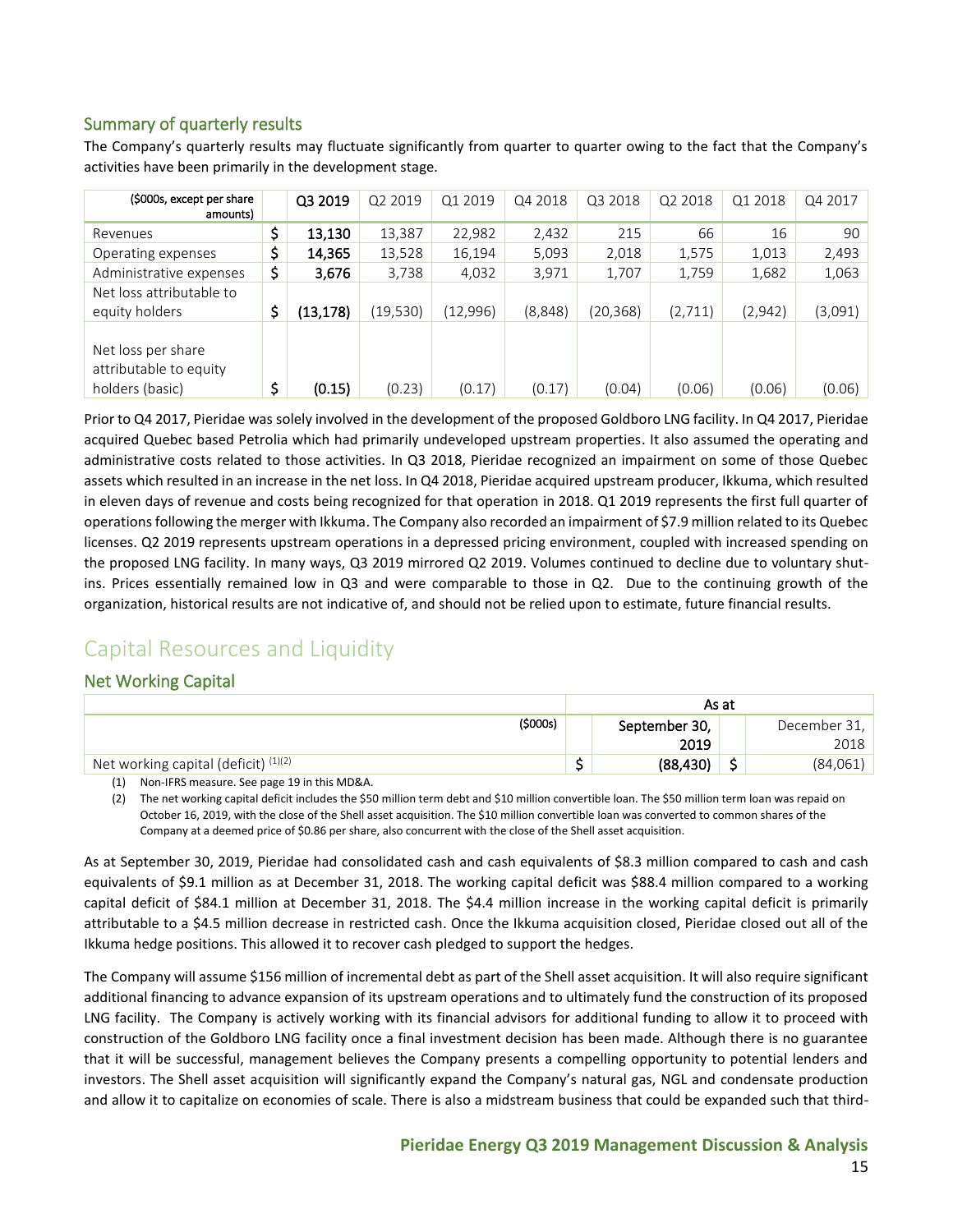party revenue would grow, while reducing costs related to current gas and liquids processing. On the LNG side, due to the status of approvals for the project, the German government loan guarantees, and the current production mix of sulphur, condensate, gas and NGL's, management believes that Pieridae is a compelling investment.

Pieridae's capital and business strategies are aligned, and management focuses on adequate liquidity for funding of ongoing operations and LNG project development. Pieridae's principal sources of liquidity are cash flow generated from the newly acquired and consolidated upstream assets, equity, and debt. The Company will continue to tap into these sources, as necessary, to execute on its strategy to become an integrated LNG producer. At September 30, 2019, our capital structure was comprised of share capital, working capital, convertible loans and term debt.

#### <span id="page-15-0"></span>Sources and Uses of Cash Flows

|                                         | For the three months ended |           |  |                   | For the nine months ended |           |  |               |  |  |
|-----------------------------------------|----------------------------|-----------|--|-------------------|---------------------------|-----------|--|---------------|--|--|
| (\$000s, except where otherwise stated) |                            | September |  | September         |                           | September |  | September 30, |  |  |
|                                         |                            | 30, 2019  |  | 30, 2018          |                           | 30, 2019  |  | 2018          |  |  |
| Cash flows related to operating         |                            |           |  |                   |                           |           |  |               |  |  |
| activities                              |                            | (238)     |  | (3, 171)          |                           | (34,024)  |  | (7,072)       |  |  |
| Cash Flows related to investing         |                            |           |  |                   |                           |           |  |               |  |  |
| activities                              |                            | (1, 914)  |  | (224)             | Ś                         | (3,403)   |  | (997)         |  |  |
| Cash flows related to financing         |                            |           |  |                   |                           |           |  |               |  |  |
| activities                              |                            | (152)     |  | $\left( 2\right)$ | ς                         | 35,611    |  | (391)         |  |  |

Cash flows used in operating activities were flat in the third quarter of 2019. This reflects the \$10.4 million increase in accounts payable and accrued liabilities in Q3 offsetting much of the quarterly loss. Year to date cash flows used in operating activities were negative \$34.0 million, reflecting costs of the OBE. These costs will no longer be expensed once the final investment decision is attained. This use of cash is also representative of the reduction of accounts payable assumed in the Ikkuma acquisition which occurred earlier in the year.

Cash flows used for investing activities was \$1.9 million in the third quarter of 2019, and \$3.2 million for the nine months ended September 30, 2019. The modest spending reflects the Company's decision to limit capital expenditures on its upstream assets due to low gas prices.

Cash flows received from new financing activities were nil in Q3 2019. Year-to-date cash flows received from financing activities were \$35.6 million. The increase is due primarily to the \$10.0 million convertible loan, \$20.5 million in private placement proceeds and the repatriation of restricted cash mentioned earlier.

## <span id="page-15-1"></span>Capital resources

Our capital structure is composed of total shareholders' equity, loans and term debt, and convertible loans, less cash and cash equivalents. The following table summarizes our capital structure at September 30, 2019.

#### <span id="page-15-2"></span>Cash and cash equivalents

|                                                         |         | As at |               |   |              |  |  |  |
|---------------------------------------------------------|---------|-------|---------------|---|--------------|--|--|--|
|                                                         | (5000s) |       | September 30, |   | December 31, |  |  |  |
|                                                         |         |       | 2019          |   | 2018         |  |  |  |
| Cash and cash equivalents                               |         |       | 6,843         |   | 7,651        |  |  |  |
| Cash and cash equivalents held for exploration purposes |         |       | 1,461         |   | 1,461        |  |  |  |
| Less: loans and term debt                               |         |       | (50,002)      |   | (50,007)     |  |  |  |
| convertible loan                                        |         |       | (10,000)      |   |              |  |  |  |
| Net debt                                                |         |       | (51,698)      | Ś | (40, 895)    |  |  |  |
| Shareholders' equity                                    |         |       | 68,822        |   | 91,900       |  |  |  |

The balance of \$8.3 million in cash and cash equivalents at September 30, 2019 does not include \$4.1 million pledged as security for various Letters of Credit ("LC's") required to be posted with provincial agencies and other companies, to facilitate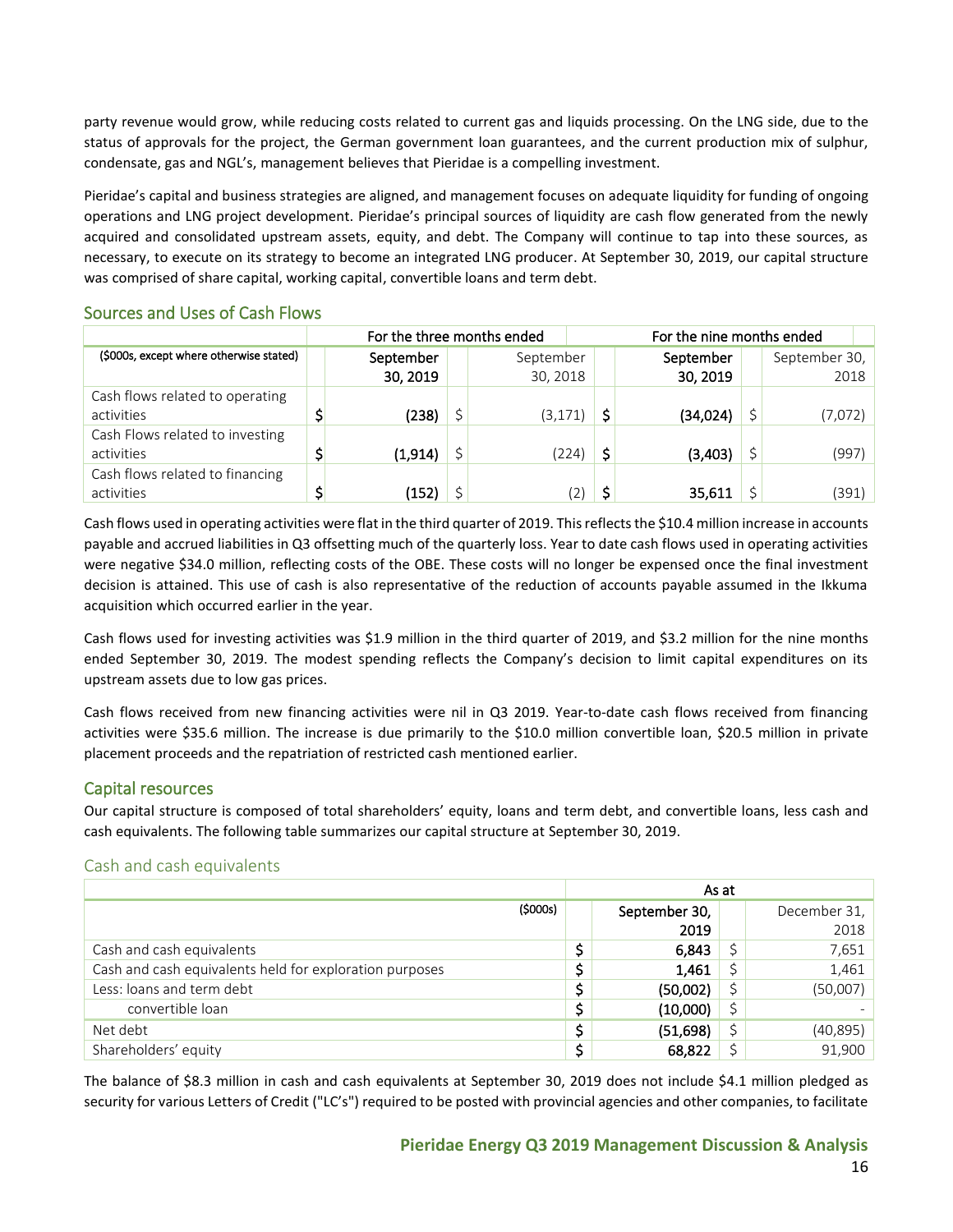the Company's ongoing operations. These LC's have varying maturities. Restricted cash of \$5.5 million related to Ikkuma's former hedging program was still outstanding at December 31, 2018. These funds settled in January. LC's worth \$2.5 million renew automatically every anniversary date. LC's worth \$1.6 million mature within one year.

An additional \$0.7 million of the cash and cash equivalents are held for exploration purposes related to flow-through shares, representing the unexpended proceeds of a flow‐through share financing. According to restrictions imposed under financing arrangement, the Company was required to spend these funds on the exploration of oil and gas properties in Quebec. The Company also holds \$0.7 million related to the Bourque project in Quebec. This represents the remaining cash from partner advances which must be spent on exploration work on the Bourque property. The net cash and cash equivalents not restricted is \$6.8 million.

#### <span id="page-16-0"></span>Loans and term debt

On December 20, 2018, the Company entered into a Senior Secured Credit Agreement for a \$50.0 million non-revolving, term credit facility (the "AIMCo Term Loan"). The facility is secured by a fixed and floating debenture over all the assets of the Company. It bears interest at 9.5%, which is payable upon maturity. The facility was repayable on September 30, 2019. The Company used the proceeds to fund the repayment of Ikkuma's outstanding debt facilities of \$65.7 million on the close of the acquisition.

On July 2, 2019, the Company closed a non-brokered private placement of a secured convertible debenture of the Company for aggregate gross proceeds of \$10.0 million. The convertible debenture was due on the earliest of (i) September 30, 2019 and (ii) the day which an acceleration notice is delivered or deemed to be delivered by the lender.

On September 30, 2019, the Company announced that it had received extensions to the maturity dates for both the senior secured term loan and convertible debenture. The new maturities aligned with the closing date of the Shell asset acquisition.

In conjunction with the closing of the Shell asset acquisition, Pieridae announced it had executed a credit agreement with Third Eye Capital Corporation, as agent on behalf of certain lenders (the "Agent") providing for a senior secured non-revolving term loan facility in the aggregate amount of \$206 million (the "Term Loan").The Term Loan bears interest at a fixed rate of 12% per annum from the date of issue, accrued daily and payable quarterly in cash. Additional interest of 3% per annum is payable quarterly in cash, or at the option of the Company and subject to the Agent's approval, payable in kind by way of accruing to the principal outstanding.

Pieridae used the net proceeds of the Term Loan to: (i) partially fund the purchase price payable for the Shell asset acquisition, (ii) repay the AIMCo Term Loan, (iii) fund letters of credit required for existing and purchased assets and, (iv) satisfy all fees and expenses associated with the Term Loan and the acquisition.

Also upon closing, the convertible debenture, plus all accrued interest, was converted into common shares of the Company at a deemed priced of \$0.86 per common share. The Company also issued 4,624,561 shares to AIMCo to satisfy the interest due and payable on the AIMCo Term Loan.

## <span id="page-16-1"></span>Share Capital

During the nine months ended September 30, 2019, the Company issued 44,865 common shares under its share-based compensation plan and 44,115 through the exercise of stock options. It also issued 12,108,139 common shares via private placements. As of September 30, 2019, the Company had 86,713,713 common shares outstanding (December 31, 2018: 74,516,594). At November 5, 2019, 157,459,584 common shares were outstanding.

On October 11, 2019, Pieridae announced that it had closed the first tranche of its brokered private placement of subscription receipts (the "Brokered Offering") for gross proceeds of \$12.8 million and a non-brokered private placement of subscription receipts for gross proceeds of \$0.6 million. The second and last tranche of the Brokered Offering closed concurrently with the closing of the Shell asset acquisition, with Pieridae issuing 23,255,813 common shares at a price of \$0.86 per common share for gross proceeds of \$20.0 million.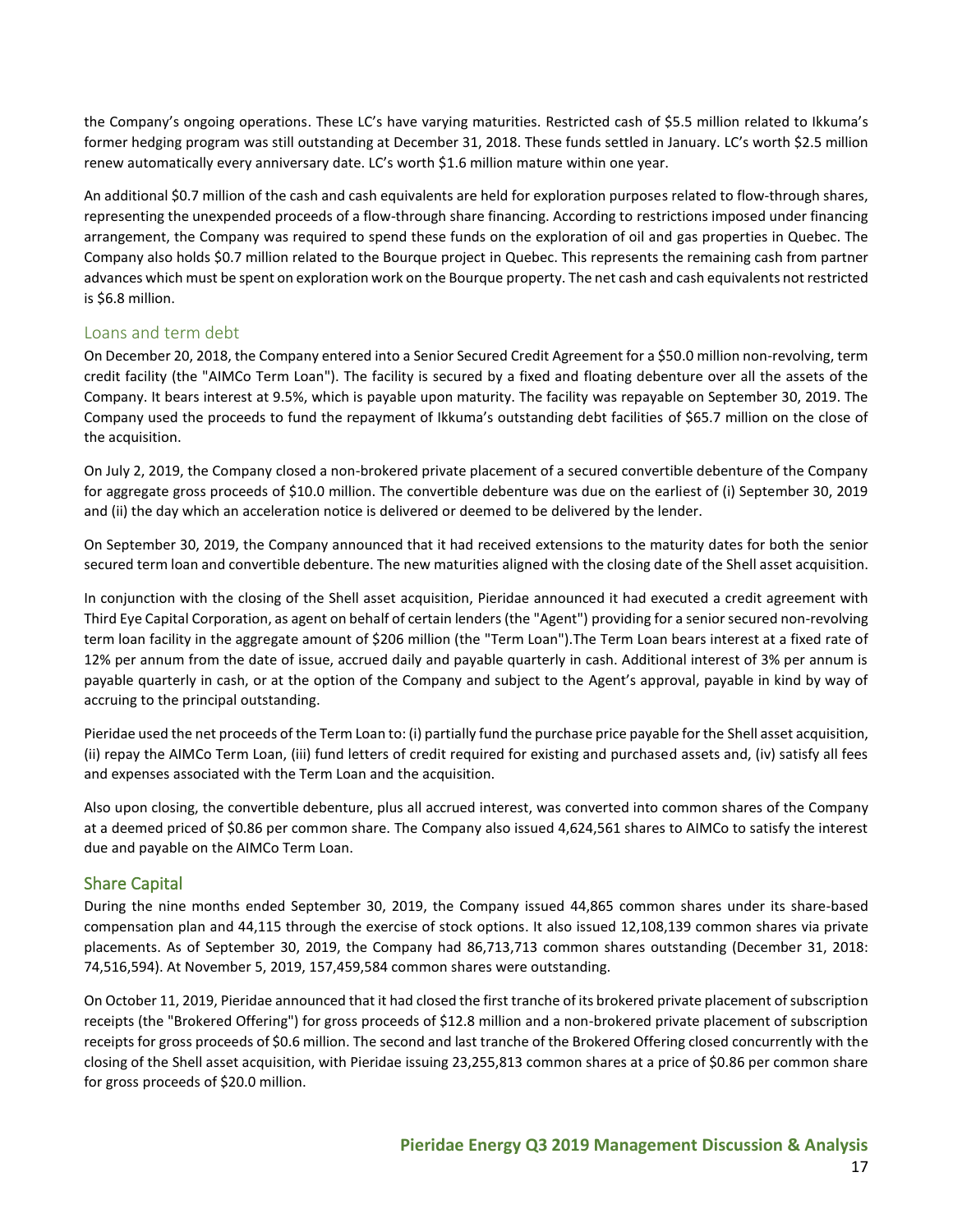# <span id="page-17-0"></span>Commitments and Contingencies

The Company has a number of financial obligations that are incurred in the ordinary course of business. On April 1, 2019, the Company announced that it had engaged KBR to perform a review of an amended version of the previously prepared FEED study for its proposed Goldboro LNG facility. KBR will also conduct an OBE necessary for entering into a lumpsum EPC contract. The total commitment for this contract is \$13.0 million. Most of these payments will come due in 2020.

In June 2019 the Company committed a certain portion of its natural gas volumes to fixed forward price contracts. Under these commitments, the Company is required to deliver 62,500 GJ per day of natural gas for remainder of 2019.

As of September 30, 2019, Pieridae's cumulative commitments, and the expected timing of these obligations, are detailed below:

| (\$000s)                |   | 2019                     | 2020   | 2021  | 2022  | Thereafter               | Total  |
|-------------------------|---|--------------------------|--------|-------|-------|--------------------------|--------|
| Firm transportation     |   | 1,747                    | 6,045  | 2,108 | 1,131 | 3,414                    | 14,445 |
| Engineering costs (KBR) | ċ | 2,635                    | 5,151  | -     | -     | $\overline{\phantom{0}}$ | 7,786  |
| Leases                  |   | 914                      | 764    | 638   | 209   | 184                      | 2,709  |
| Quebec license fees     |   | $\overline{\phantom{m}}$ | 46     | 46    | -     | $\overline{\phantom{0}}$ | 92     |
| Interest on debt        |   | 3,943                    | -      | -     | -     | $\overline{\phantom{0}}$ | 3,943  |
| Total                   |   | 9,239                    | 12,006 | 2,792 | 1,340 | 3,598                    | 28,975 |

The Company is financed in part by the issuance of flow-through shares. However, although it has taken all the necessary measures in this regard, there is no guarantee that the funds spent by the Company regarding these shares will be deemed eligible by tax authorities in the event of an audit. Refusal of certain expenses by the tax authorities would have a negative tax impact for investors. As at September 30, 2019, the balance of eligible expenses to be incurred amounted to \$0.5 million (December 31, 2018: \$0.5 million). The eligible expenses were to be incurred no later than December 31, 2018. However, due to the moratorium on exploration and development activity in the province of Quebec, Pieridae was not able to fulfill its obligations.

## <span id="page-17-1"></span>Off Balance Sheet Transactions

We do not have any financial arrangements that are excluded from the consolidated financial statements as at September 30, 2019, nor are any such arrangements outstanding as of the date of this MD&A.

## <span id="page-17-2"></span>Critical Accounting Policies, Estimates and Judgements

There have been no changes in our critical accounting estimates in the three months ended September 30, 2019 except for the adoption of IFRS 16, as discussed further below. Additional information regarding our critical accounting policies and estimates can be found in the notes to our audited consolidated financial statements and MD&A for the year ended December 31, 2018.

## <span id="page-17-3"></span>Changes in accounting policies

Pieridae adopted IFRS 16 Leases on January 1, 2019, using the modified retrospective approach. The modified retrospective approach does not require restatement of comparative financial information as it recognizes the cumulative effect on transition as an adjustment to opening retained earnings and applies the standard prospectively. Comparative information in the Company's consolidated statements of financial position, consolidated statements of loss and comprehensive loss, consolidated statements of changes in equity, and consolidated statements of cash flows has not been restated. The cumulative effect of initial application of the standard was to recognize a \$2.7 million increase to right-of-use assets ("lease assets") and an \$2.7 million increase to lease obligations. Initial measurement of the lease obligation was determined based on the remaining lease payments at January 1, 2019, using a variety of incremental borrowing rates specific to the respective assets. The lease assets were initially recognized at an amount equal to the lease obligations. The lease assets and lease obligations recognized largely relate to the Company's head office lease in Calgary.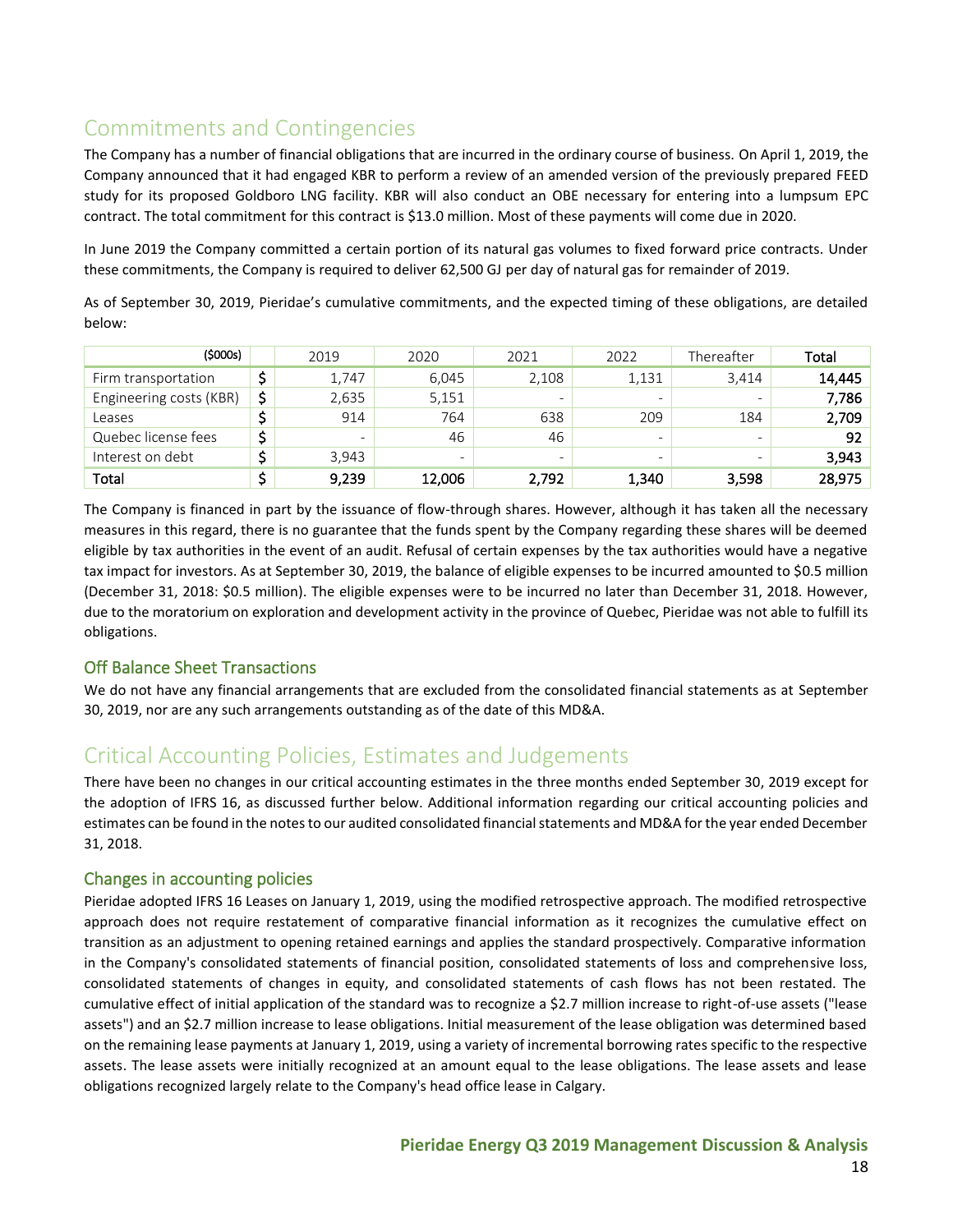The adoption of IFRS 16 using the modified retrospective approach allowed the Company to use the following practical expedients in determining the opening transition adjustment:

- leases with a term of less than 12 months as at January 1, 2019 were accounted for as short-term leases;
- leases with an underlying asset of low value are recorded as an expense and not recognized as a lease asset; and
- leases with similar characteristics were accounted for as a portfolio using a single discount rate.

The Company's accounting policy for leases effective January 1, 2019 is set forth below. The Company applied IFRS 16 using the modified retrospective approach. Comparative information continues to be accounted for in accordance with the Company's previous accounting policy found in the December 31, 2018 audited financial statements.

A contract is, or contains, a lease if the contract conveys the right to control the use of an identified asset for a period of time in exchange for consideration. A lease obligation, and corresponding lease asset, are recognized at the commencement of the lease. The present value of the lease obligation is based on the future lease payments and is discounted using the Company's incremental borrowing rate when the rate implicit in the lease is not readily available. The Company uses a single discount rate for a portfolio of lease with similar characteristics. The lease asset is recognized at the amount of the lease obligation, adjusted for lease incentives received and initial direct costs, on commencement of the lease. Depreciation is recognized on the lease asset over the shorter of the estimated useful life of the asset or the lease term. Lease payments are allocated between the liability and interest expense. Interest expense is recognized on the lease obligations using the effective interest rate method and payments are applied against the lease obligation.

The preparation of the consolidated financial statements in accordance with IFRS requires management to make judgments, estimates, and assumptions that affect the reported amount of assets, liabilities, income, and expenses. Actual results could differ significantly from these estimates. Management has made the following judgments, estimates, and assumptions related to the accounting for leases. The carrying amounts of the right-of-use assets, lease obligations, and the resulting interest and depletion and depreciation expense are based on the implicit interest rate within the lease arrangement or, if this information is unavailable, the incremental borrowing rate. Incremental borrowing rates are based on judgments including economic environment, term, and the underlying risk inherent to the asset.

## <span id="page-18-0"></span>Outlook and Guidance

There will be no significant capital expenditures in Q4 2019. Consistent with prior guidance provided, with the closing of the Shell asset acquisition, management is expecting an increase in production to between 40,000 and 50,000 boe per day effective at the close of the Shell asset acquisition, and for the remainder of the year. This represents an increase of between 230 to 290 percent over Q3 2019 exit production of 17,300 boe per day.

## <span id="page-18-1"></span>Non-IFRS Measures

## <span id="page-18-2"></span>Net Operating Expense, Net Operating Income and Operating Netback

With the new operational activities undertaken with the Ikkuma acquisition, management has identified certain industry benchmarks such as operating netback and net operating expense, as derived from the netback, to analyze financial and operating performance. These benchmarks, as presented, do not have any standardized meanings prescribed by IFRS and therefore may not be comparable with the calculation of similar measures for other entities. Operating netback equals petroleum and natural gas revenue including realized gains and losses on commodity risk management contracts less royalties, net operating expenses and transportation expenses calculated on a per boe basis. Management considers operating netback an important measure to evaluate the Company's operational performance as it demonstrates Pieridae's field level profitability relative to current commodity prices. Net operating expense is a non-IFRS measure calculated as operating expenses less other income. Other income includes gas processing income earned from fees charged to third parties at facilities where Pieridae has an ownership interest.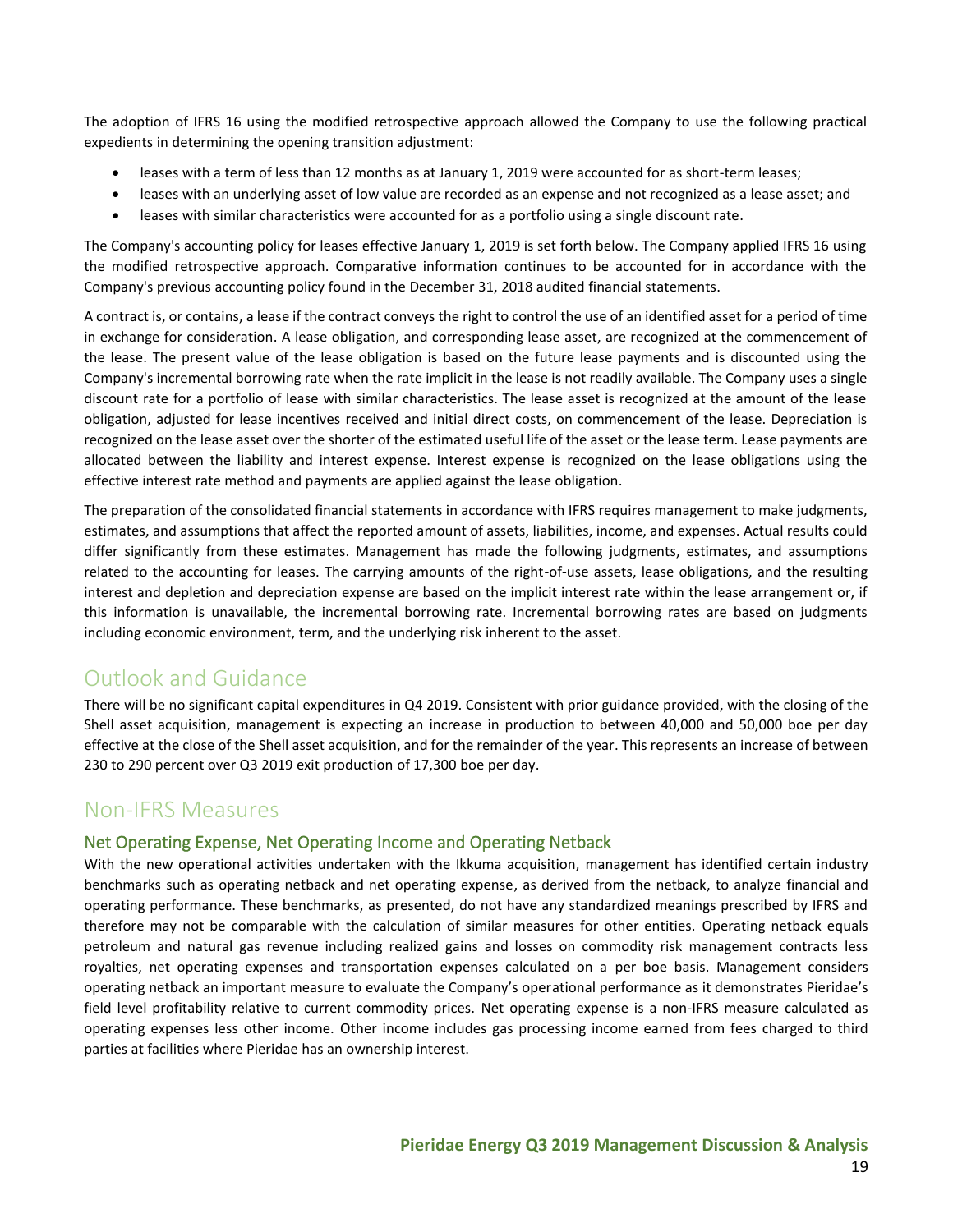#### <span id="page-19-0"></span>Net Operating Expenses

| Upstream segment                        | For the nine months ended<br>For the three months ended |  |                          |    |           |  |               |
|-----------------------------------------|---------------------------------------------------------|--|--------------------------|----|-----------|--|---------------|
| (\$000s, except where otherwise stated) | September                                               |  | September                |    | September |  | September 30, |
|                                         | 30, 2019                                                |  | 30, 2018                 |    | 30, 2019  |  | 2018          |
| Operating expense                       | 14,365                                                  |  | 103                      |    | 44,087    |  | 427           |
| Other income                            | (459)                                                   |  | $\overline{\phantom{0}}$ |    | (3, 163)  |  |               |
| Net operating expense                   | 13,906                                                  |  | 103                      | \$ | 40,924    |  | 427           |
| Net operating expense per boe           | \$<br>10.31                                             |  | $\overline{\phantom{a}}$ |    | 9.52      |  |               |

## <span id="page-19-1"></span>Net Operating Income & Operating Netbacks

### Net Operating Income

| Upstream segment                        | For the three months ended |                |  |           |                | For the nine months ended |           |    |               |
|-----------------------------------------|----------------------------|----------------|--|-----------|----------------|---------------------------|-----------|----|---------------|
| (\$000s, except where otherwise stated) |                            | September      |  | September |                |                           | September |    | September 30, |
|                                         |                            | 30, 2019       |  | 30, 2018  |                |                           | 30, 2019  |    | 2018          |
| Revenue (net of royalties)              |                            | 12,638         |  |           | $\blacksquare$ |                           | 46,929    |    |               |
| Realized loss on risk                   |                            |                |  |           |                |                           |           |    |               |
| management contracts                    |                            | $\blacksquare$ |  |           | ۰.             |                           | (656)     |    |               |
| Net operating expenses                  |                            | (13,906)       |  | (103)     | \$             |                           | (40, 924) |    | (427)         |
| Transportation expense                  |                            | (1,464)        |  |           | ٠              |                           | (4,880)   | \$ |               |
| Net operating (loss) income             |                            | (2,732)        |  | (103)     | Ś              |                           | 469       |    | (427)         |

#### Operating Netback

|                           | For the three months ended |           |  |                | For the nine months ended |  |               |  |  |
|---------------------------|----------------------------|-----------|--|----------------|---------------------------|--|---------------|--|--|
|                           |                            | September |  | September      | September                 |  | September 30, |  |  |
|                           |                            | 30, 2019  |  | 30, 2018       | 30, 2019                  |  | 2018          |  |  |
| Petroleum and natural gas |                            |           |  |                |                           |  |               |  |  |
| revenue per boe           |                            | 9.40      |  | $\blacksquare$ | 11.24                     |  |               |  |  |
| Royalties                 |                            | (0.03)    |  | $\blacksquare$ | (0.32)                    |  |               |  |  |
| Net operating expenses    |                            | (10.31)   |  | $\blacksquare$ | (9.52)                    |  |               |  |  |
| Transportation expenses   |                            | (1.09)    |  | $\blacksquare$ | \$<br>(1.14)              |  |               |  |  |
| Operating netback per boe |                            | (2.03)    |  | ۰              | 0.26                      |  |               |  |  |

#### <span id="page-19-2"></span>Project investment

Project investment represents total capital expenditures included in the financial statements plus development expenses. This information is important as it shows Pieridae's total spending on key long-term initiatives.

|                                         | For the three months ended |           |  |           | For the nine months ended |           |   |               |  |  |
|-----------------------------------------|----------------------------|-----------|--|-----------|---------------------------|-----------|---|---------------|--|--|
| (\$000s, except where otherwise stated) |                            | September |  | September |                           | September |   | September 30, |  |  |
|                                         |                            | 30, 2019  |  | 30, 2018  |                           | 30, 2019  |   | 2018          |  |  |
| Capex                                   |                            | 1,847     |  | 224       |                           | 3,336     |   | 997           |  |  |
| Development expenses                    |                            | 504       |  | 2,354     | Ś                         | 8,345     |   | 4,614         |  |  |
| Total project investment                |                            | 2,351     |  | 2,578     | Ć                         | 11,681    | ć | 5,611         |  |  |

Capex relates to the Company's upstream spending. Development expenses relate to costs to keep the proposed Goldboro LNG project on schedule, including the OBE.